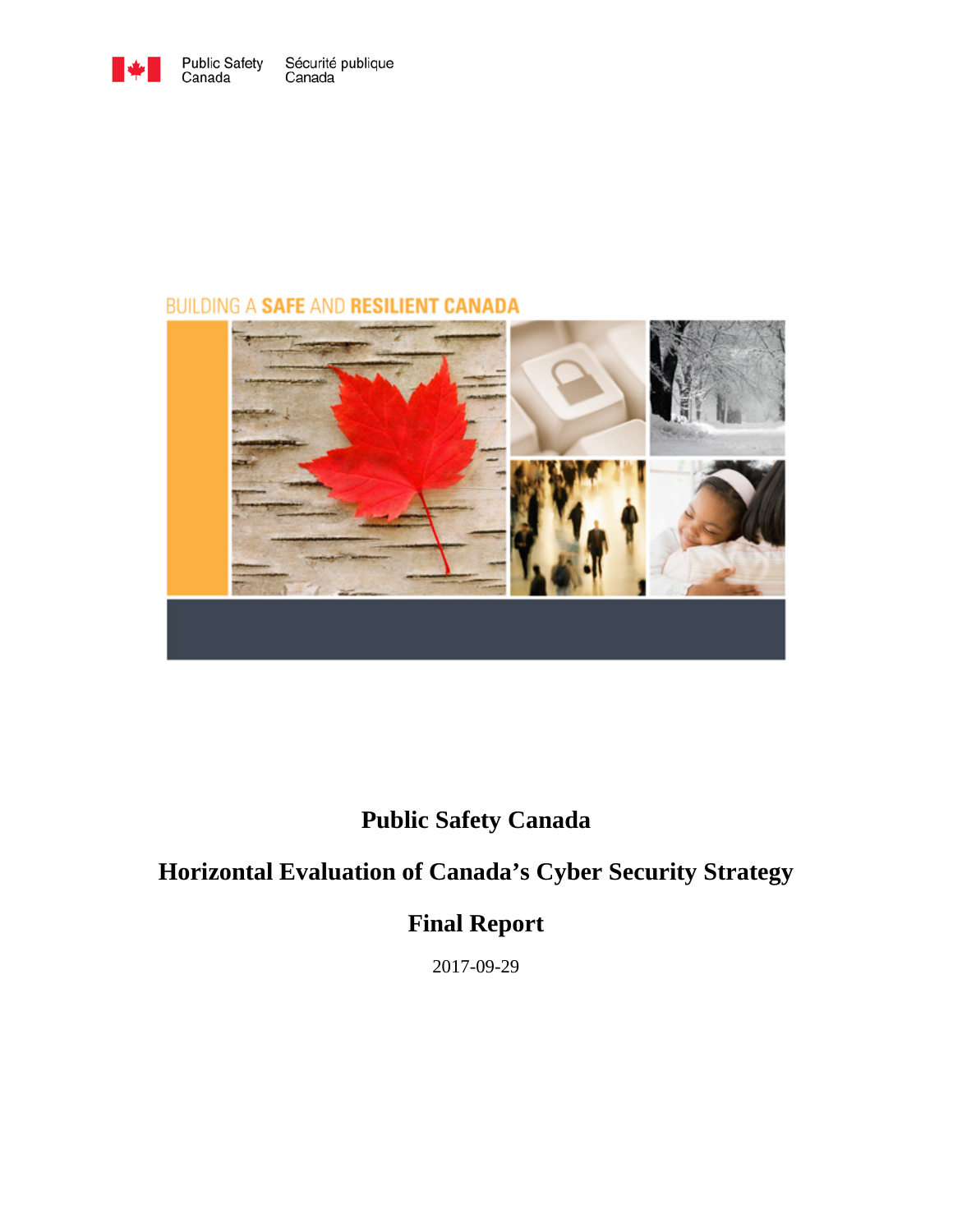# **TABLE OF CONTENTS**

<span id="page-1-0"></span>

| 1.1   |  |  |  |  |  |  |  |
|-------|--|--|--|--|--|--|--|
|       |  |  |  |  |  |  |  |
| 2.1   |  |  |  |  |  |  |  |
| 2.2   |  |  |  |  |  |  |  |
| 2.3   |  |  |  |  |  |  |  |
| 2.4   |  |  |  |  |  |  |  |
|       |  |  |  |  |  |  |  |
| 3.1   |  |  |  |  |  |  |  |
| 3.1.1 |  |  |  |  |  |  |  |
| 3.1.2 |  |  |  |  |  |  |  |
| 3.1.3 |  |  |  |  |  |  |  |
| 3.1.4 |  |  |  |  |  |  |  |
| 3.1.5 |  |  |  |  |  |  |  |
| 3.2   |  |  |  |  |  |  |  |
| 3.3   |  |  |  |  |  |  |  |
| 3.3.1 |  |  |  |  |  |  |  |
| 3.3.2 |  |  |  |  |  |  |  |
| 3.3.3 |  |  |  |  |  |  |  |
|       |  |  |  |  |  |  |  |
|       |  |  |  |  |  |  |  |
|       |  |  |  |  |  |  |  |
|       |  |  |  |  |  |  |  |
|       |  |  |  |  |  |  |  |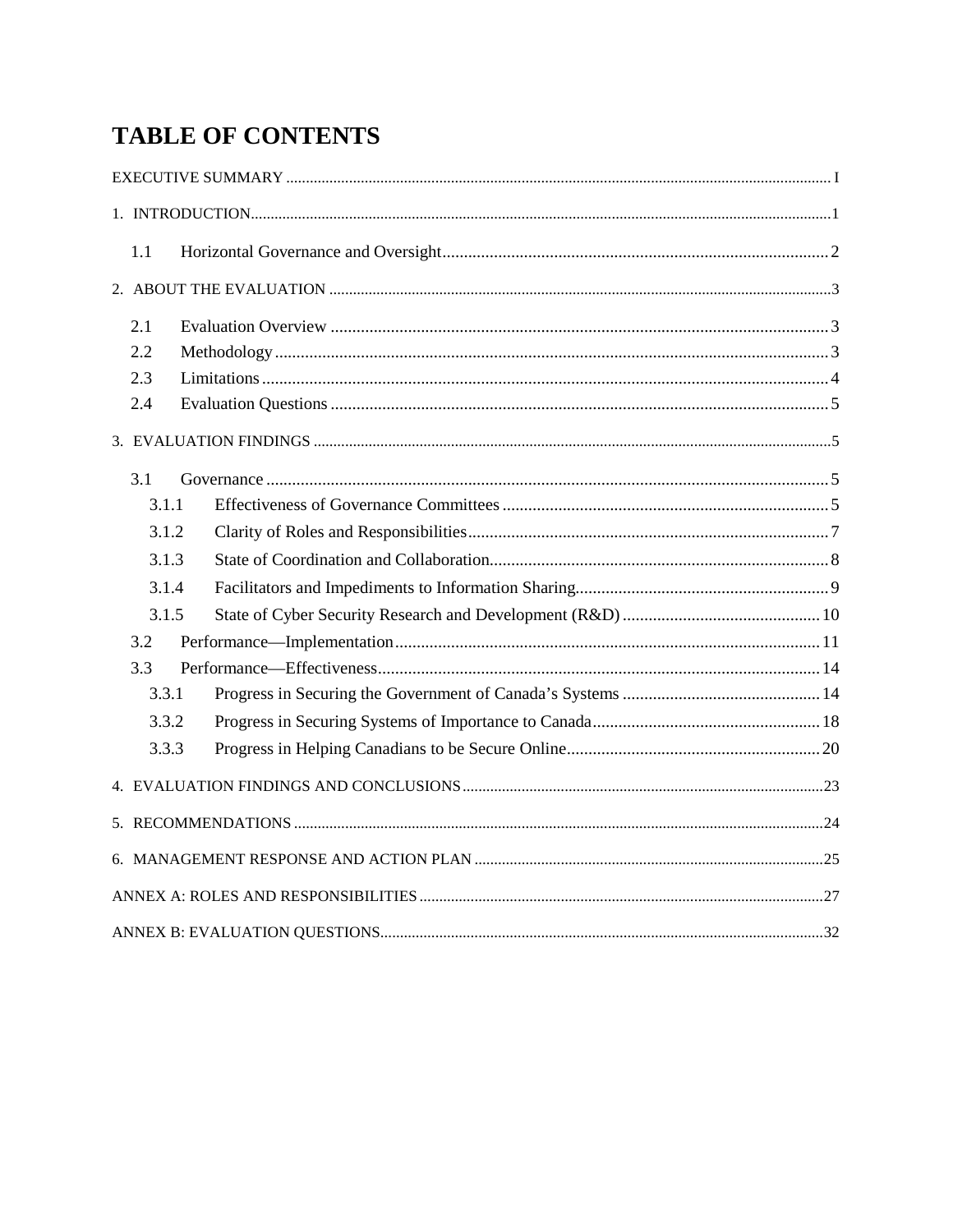## <span id="page-2-0"></span>**EXECUTIVE SUMMARY**

#### **The Program**

Canada's Cyber Security Strategy (CCSS) was released on October 3, 2010, to outline the federal government's plan to secure Canada's cyber systems and protect Canadians online. The Strategy is built on three pillars: securing Government of Canada systems; partnering to secure vital cyber systems outside the Government of Canada; and helping Canadians to be secure online. The first pillar commits to placing necessary structures, tools and personnel to strengthen Government of Canada's ability to prevent, detect, respond to, and recover from cyber threats. The second pillar commits to working with provincial and territorial governments as well as the private sector to support initiatives that strengthen Canada's cyber resiliency, including the critical infrastructure sectors. The third pillar commits to promoting public awareness and education to help Canadians protect themselves and their families online. In addition, this pillar looks to strengthen the ability of law enforcement agencies to combat cybercrime. The CCSS is implemented by nine Government of Canada organizations and the ongoing funding for all partners combined is slightly more than \$60 million per year.

#### **Why it is important**

Canadians are increasingly embracing cyberspace and the Canadian economy relies heavily on the Internet. Although this presents Canadians with tremendous benefits and opportunities, it can also open them up to threats. As a result, it is important for Canada and Canadians to anticipate and confront emerging threats arising from cyber activities. The activities carried out under Canada's Cyber Security Strategy were intended to ensure that Canadians could maximize the benefits that cyber space and technologies have to offer, while mitigating any associated risks.

#### **What we examined**

This evaluation was conducted in fulfilment of the requirements of the *Financial Administration Act* and the Treasury Board of Canada 2016 *Policy on Results*. The evaluation assessed the extent to which the horizontal governance structure was effective in overseeing the Strategy's implementation; the extent to which participating departments and agencies implemented the Strategy's funded activities; and the extent to which planned activities contributed to achieving the Strategy's main objectives.

#### **What we found**

#### **Governance**

The evaluation found that the governance structure facilitated collaboration, coordination, and information-sharing among participating organizations. However, due to lack of documentation, the evaluation was unable to determine the extent to which the oversight committees fulfilled their stated purposes as outlined in their terms of reference. For example, in accordance with their terms of reference, the oversight committees, particularly the Deputy Minister (DM) Cyber Committee, were to meet on a regular basis to provide strategic advice and to monitor progress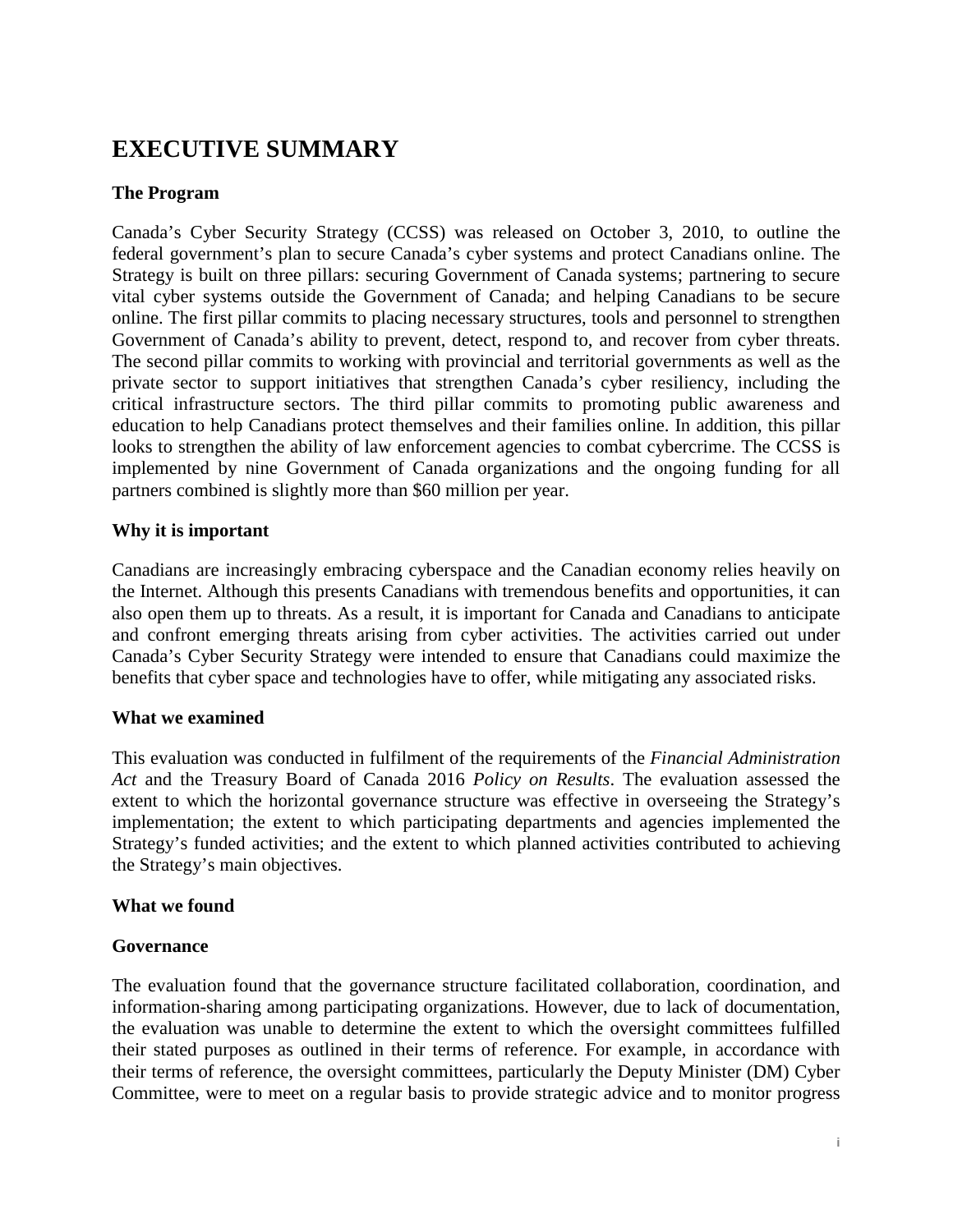on the implementation of the Strategy. The evaluation was unable to determine to what extent these roles and responsibilities were fulfilled as the meeting minutes were not kept on a consistent basis.

The evaluation also concluded that information sharing was done on an ad hoc or selective basis and that there was no clear policy on what should be shared, with whom, and when. Currently, there is no efficient mechanism for sharing classified information, particularly in real time.

The Strategy helped clarify roles and responsibilities of Government of Canada organizations by putting in place a management framework to clarify objectives, assign roles and responsibilities, and establish various committees and working groups. However, the evaluation identified specific instances where perception of overlapping roles and responsibilities caused confusion and frustration for federal departments, agencies, and private sector stakeholders.

#### **Performance - Implementation**

The evaluation found that most of the Strategy-funded activities were implemented as intended. However, there were at least four activities that were not fully implemented: Defence Research and Development Canada's (part of National Defence) activity to develop an enterprise architecture and its related deliverables; the RCMP's activity to publish an annual report on cybercrime; Shared Services Canada's activities to secure a Third Internet Connection and to establish a Cyber Infrastructure Recall System.

Some of the participating organizations faced difficulties providing relevant performance information which may indicate that such information was not being collected regularly and consistently. Three organizations have reported under-spending of the allocated funding, two organizations spent more, two the exact amount and one was unable to track its relevant expenditures. Since the oversight committees did not keep meeting minutes on a consistent basis, the evaluation was unable to determine to what extent the oversight committees, particularly the DM Cyber Committee, were kept informed of these delays in implementation in order to fulfill their stated purposes in monitoring progress on the implementation of the Strategy.

#### **Performance - Effectiveness**

The evaluation found that the Strategy contributed towards increasing the Government of Canada's capacity to prevent, detect, respond to, and recover from cyber attacks. In particular, the Strategy helped improve the ability of government organizations to quickly analyze and contain data breaches. While cyber incidents and breaches still occur, they are becoming less frequent. These improvements were noted despite an increase in state- and non-state-sponsored cyber activities against Government of Canada networks in recent years. Nevertheless, interviewees noted that there are further opportunities for improvements.

The evaluation also found that the Strategy contributed towards fostering partnerships with critical infrastructure owners and operators as well as other private sector stakeholders. However, interviewees and the literature suggested that the overall progress of partnering to secure vital cyber systems outside the Government of Canada has been limited. In particular, the Strategy's overall investment in securing cyber systems of importance to Canada was described as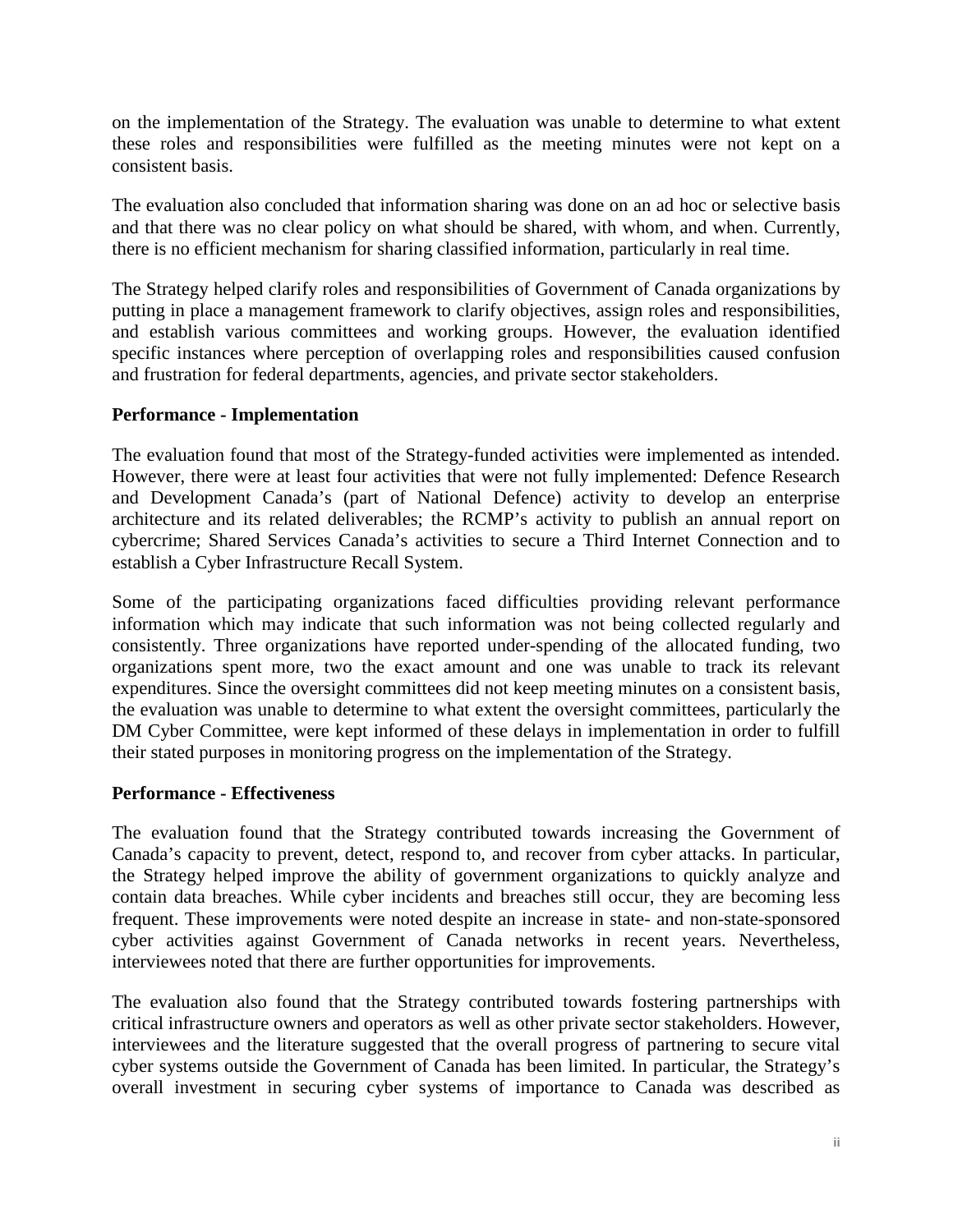inadequate and there has been limited progress in establishing reciprocal norms for information sharing with the private sector as well as with provinces and territories.

Finally, there is a perception among the majority of interviewees that Canadians are more aware of cyber threats today compared to the past. However, it is unclear whether this increased awareness can be attributed to CCSS or if it has made Canadians safer online.

Given these findings, the evaluation has identified a number of opportunities for improvement and has put forward recommendations to address them. As the lead organization, Public Safety has made a commitment to address these issues, in collaboration with partner organizations, as part of the efforts to renew Canada's Cyber Security Strategy to better prepare Canada to improve its national, economic and cyber security position.

#### **Recommendations**

In collaboration with participating organizations, the Senior Assistant Deputy Minister of the National and Cyber Security Branch, Public Safety, should consider undertaking the following:

- 1) Strengthen horizontal governance of cyber security in the Government of Canada by:
	- a. re-assessing the governance structure to determine the need and demand for the current committee configuration and to improve participation;
	- b. improving the provision of secretariat support, including coordination, information management and other administrative services;
	- c. ensuring that governance committees have terms of references that clearly define roles, responsibilities, and expectations from members;
	- d. ensuring that the oversight committees fulfill their roles and responsibilities as outlined in each oversight committee's terms of reference; and
	- e. keeping meeting minutes on a consistent basis.
- 2) Strengthen the Cyber Security related information–sharing practices by developing policies, procedures and tools to ensure timely and systematic exchange of information among partners and stakeholders.
- 3) Strengthen the Strategy's performance measurement and data collection practices by:
	- a. collecting relevant, reliable and outcome oriented performance information, including information on program expenditures, on a regular and consistent basis; and
	- b. providing performance and expenditure information collected to the appropriate oversight committees on a regular basis to support effective monitoring and accountability.

#### **Management Response and Action Plan**

Management accepts all recommendations and will implement an action plan.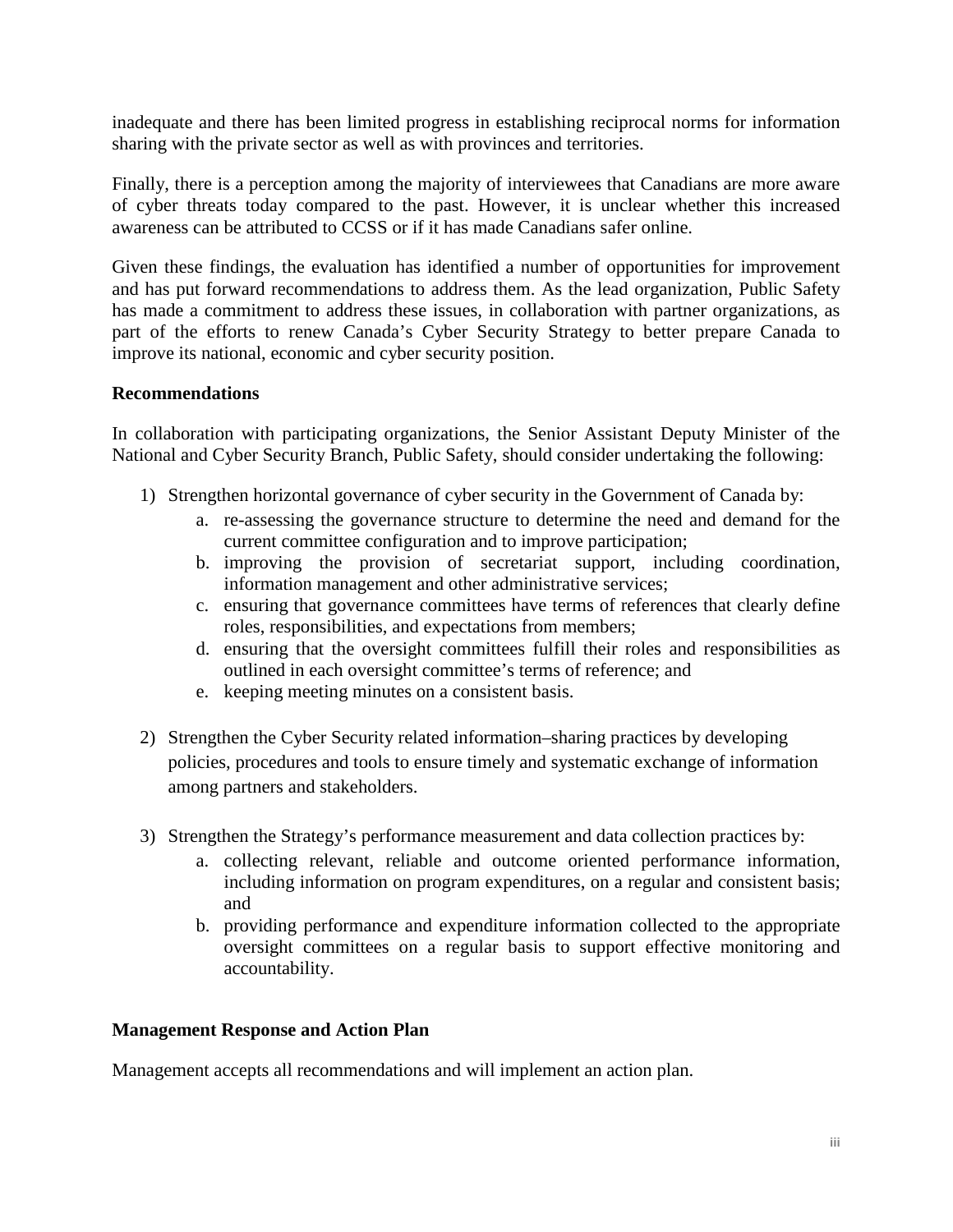## <span id="page-5-0"></span>**1. INTRODUCTION**

This report presents the findings of the Public Safety Canada's Horizontal Evaluation of Canada's Cyber Security Strategy (CCSS).

The evaluation was conducted to provide Canadians, parliamentarians, Ministers, central agencies, and the Deputy Ministers of the participating organizations with an evidence-based, neutral assessment of the governance, implementation and performance of the Strategy. It was conducted in compliance with the Treasury Board of Canada 2016 *Policy on Results*.

It should be noted that the Minister of Public Safety is mandated by the Prime Minister, in collaboration with his counterparts at the Department of National Defence, Infrastructure and Communities, Public Services and Procurement Canada, Innovation, Science and Economic Development, and the Treasury Board of Canada Secretariat, to conduct a review of existing measures to protect Canadians and the critical infrastructure from cyber-threats. The evaluation findings are intended to complement this process and inform future cyber security related policy renewal efforts of the Government of Canada.

Released on October 3, 2010, the Strategy outlined the Government of Canada's response to the growing need to secure Canada's cyber systems and protect Canadians online. [1](#page-1-0) To that end, the Strategy laid out the Government of Canada's plan to secure its cyber systems, as well as its vision for partnering with the provinces and territories, the private sector (including critical infrastructure owners and operators), academia, international allies, and individual Canadians to address threats to cyber security in Canada.

The Strategy was based on three pillars:

<span id="page-5-1"></span> $\overline{a}$ 

- Securing Government of Canada Systems—intended to strengthen the Government of Canada's ability to prevent, detect, respond to, and recover from cyber threats.
- Partnering to Secure Vital Cyber Systems Outside the Government of Canada—meant to strengthen cyber resiliency in Canada, including that of critical infrastructure sectors.
- Helping Canadians to be Secure Online—intended to promote public awareness, educate Canadians on how to protect themselves, and strengthen the ability of law enforcement agencies to combat cybercrime.

Annex A describes at a high level the roles and responsibilities of the Government of Canada organizations under each pillar.

<sup>&</sup>lt;sup>1</sup> Cyber security is defined as the protection of digital information and the infrastructure on which it resides from "unauthorized" access, use, manipulation, interruption or destruction via electronic means" (CCSS, Page 3).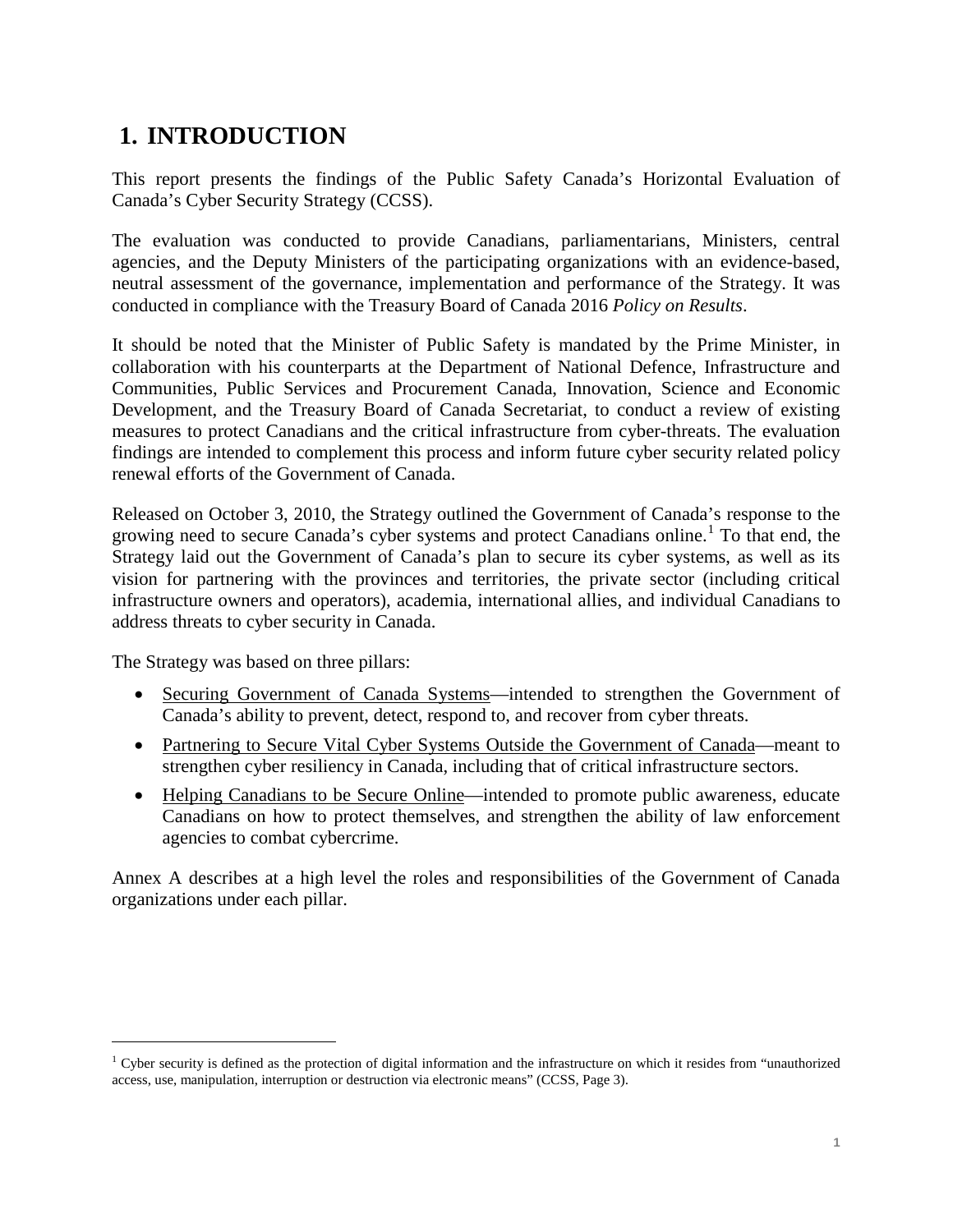The Strategy sought to achieve three key outcomes:

- Government of Canada systems are secure;
- systems of importance to the Government of Canada are secure; and
- Canadians are safe and secure online.

The Evaluation covers the activities of nine Government of Canada organizations that were involved in the implementation of the Strategy: Public Safety (PS), Communications Security Establishment (CSE), Shared Services Canada (SSC), Department of National Defence/Defence Research and Development Canada (DND/DRDC), Treasury Board of Canada Secretariat (TBS), Global Affairs Canada (GAC), Justice Canada (JUS), the Royal Canadian Mounted Police (RCMP), and Canadian Security Intelligence Services (CSIS).

### <span id="page-6-0"></span>**1.1 Horizontal Governance and Oversight**

Public Safety Canada provides national leadership and coordination, notably in the implementation of Canada's Cyber Security Strategy, including the advancement of national cyber security policy. Public Safety Canada leads the coordination of the Government's efforts to protect Canada's critical infrastructure and Canadians, and is responsible for cyber emergency management. In collaboration with its federal, domestic, and international security partners, Public Safety coordinates an integrated national strategic approach to cyber security, and through the Canadian Cyber Incident Response Centre  $(CCIRC)$ , and where required, the Government Operations Centre (GOC), the national response to cyber events of national interest. [3](#page-6-1)

Public Safety leverages the Deputy Minister, Assistant Deputy Minister, and Director General Committees on Cyber Security to steer the implementation of the Strategy and resolve issues as they arise. These senior management committees are intended to provide strategic guidance as required to ensure the timely and efficient roll out of the Strategy.

|    | Cabinet                                                                                                                                                 |             |            |            |                |  |  |             |          |            |            |                  |          |
|----|---------------------------------------------------------------------------------------------------------------------------------------------------------|-------------|------------|------------|----------------|--|--|-------------|----------|------------|------------|------------------|----------|
|    | <b>Deputy Ministers Committee on Cyber Security (DM Cyber)</b>                                                                                          |             |            |            |                |  |  |             |          |            |            |                  |          |
|    | <b>Assistant Deputy Ministers Committee on Cyber Security (ADM Cyber)</b>                                                                               |             |            |            |                |  |  |             |          |            |            |                  |          |
|    | Directors General Committee on Cyber Security (DG<br><b>Directors General Committee on Cyber Security</b><br><b>Operations (DG Cyber Ops)</b><br>Cyber) |             |            |            |                |  |  |             |          |            |            |                  |          |
| PS | <b>CSIS</b>                                                                                                                                             | <b>RCMP</b> | <b>DND</b> | <b>CSE</b> | DND/DRDC   GAC |  |  | $\vert$ JUS | $PSPC^5$ | <b>SSC</b> | <b>TRS</b> | PCO <sup>6</sup> | $ISEDC7$ |
|    |                                                                                                                                                         |             |            |            |                |  |  |             |          |            |            |                  |          |

#### **Table 1: Governance structure for the implementation of Canada's Cyber Security Strategy[4](#page-6-2)**

<span id="page-6-4"></span><sup>&</sup>lt;sup>2</sup> CCIRC is Canada's national coordination centre for the prevention and mitigation of, preparedness for, response to, and recovery from cyber incidents. As such, it is considered Public Safety's operational arm.

<span id="page-6-5"></span><span id="page-6-1"></span><sup>&</sup>lt;sup>3</sup> 2012 Inception Document, page 7, paragraph 3 and page 37, paragraph 91.

<span id="page-6-2"></span><sup>&</sup>lt;sup>4</sup> Note that not all listed organizations in the above-table are members of all committees.

<span id="page-6-3"></span><sup>&</sup>lt;sup>5</sup> PSPC is responsible for, among other things, maintaining relationships with allies and negotiating memoranda of understanding on industrial security matters, including cyber security, in contracting.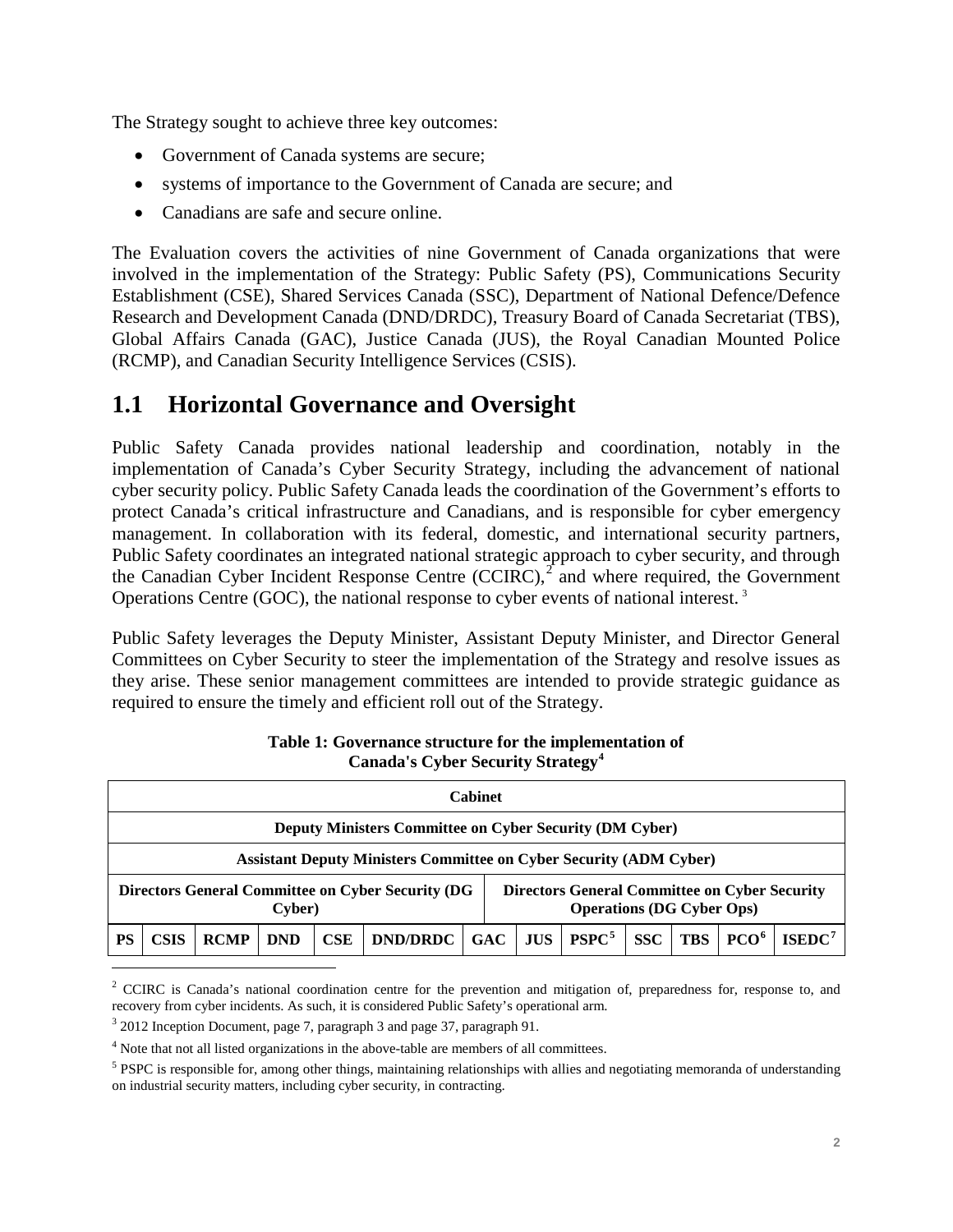## <span id="page-7-0"></span>**2. ABOUT THE EVALUATION**

### <span id="page-7-1"></span>**2.1 Evaluation Overview**

This evaluation was conducted to fulfill the requirements of the *Financial Administration Act* and the Treasury Board of Canada *Policy on Results* (2016).

The evaluation's main objective was to assess the extent to which:

- the horizontal governance structure was effective in delivering the Strategy, including providing oversight and clarifying the roles and responsibilities of various partners;
- the participating departments and agencies implemented the Strategy's prescribed activities; and
- $\bullet$  the planned activities contributed to achieving the Strategy's main objectives.<sup>[8](#page-6-2)</sup>

The evaluation covered activities undertaken between 2010−11 and 2015−16. The data collection and analysis phases of the evaluation were carried out between May and September 2016.

## <span id="page-7-2"></span>**2.2 Methodology**

<span id="page-7-3"></span> $\overline{a}$ 

The evaluation employed the following lines of evidence:

**Literature review**—comprised a web-based search of documents related to broad topics on cyber security in general, and Canada's Cyber Security Strategy in particular.

**Document review—included reviewing inception documents, performance reports, financial** information, and recent audit reports. These reports included the Office of the Comptroller General's 2015 *Horizontal Audit of Information Technology Security in Large and Small Departments*.

**Interviews**—involved conducting 48 interviews with government officials from 11 Government of Canada organizations, as well as academics and other experts. Participating organizations determined at their discretion who and how many to interview.

<sup>6</sup> PCO is responsible for housing and providing support to the National Security Advisor to the Prime Minister, coordinating activities of the Canadian security and intelligence community and promoting a coordinated approach to national security issues.

 $\frac{7}{1}$  ISEDC is responsible for fostering a robust and reliable telecommunications system, developing policies to ensure a safe and secure online marketplace and the continuity of telecommunications during an emergency.

<sup>&</sup>lt;sup>8</sup> In an effort to minimize duplication, the evaluation did not assess the relevance of the Strategy (i.e., continued need, linkages to government priorities and departmental strategic outcomes and alignment with federal roles and responsibilities) as these issues were expected to be covered by the above-mentioned Cyber Review.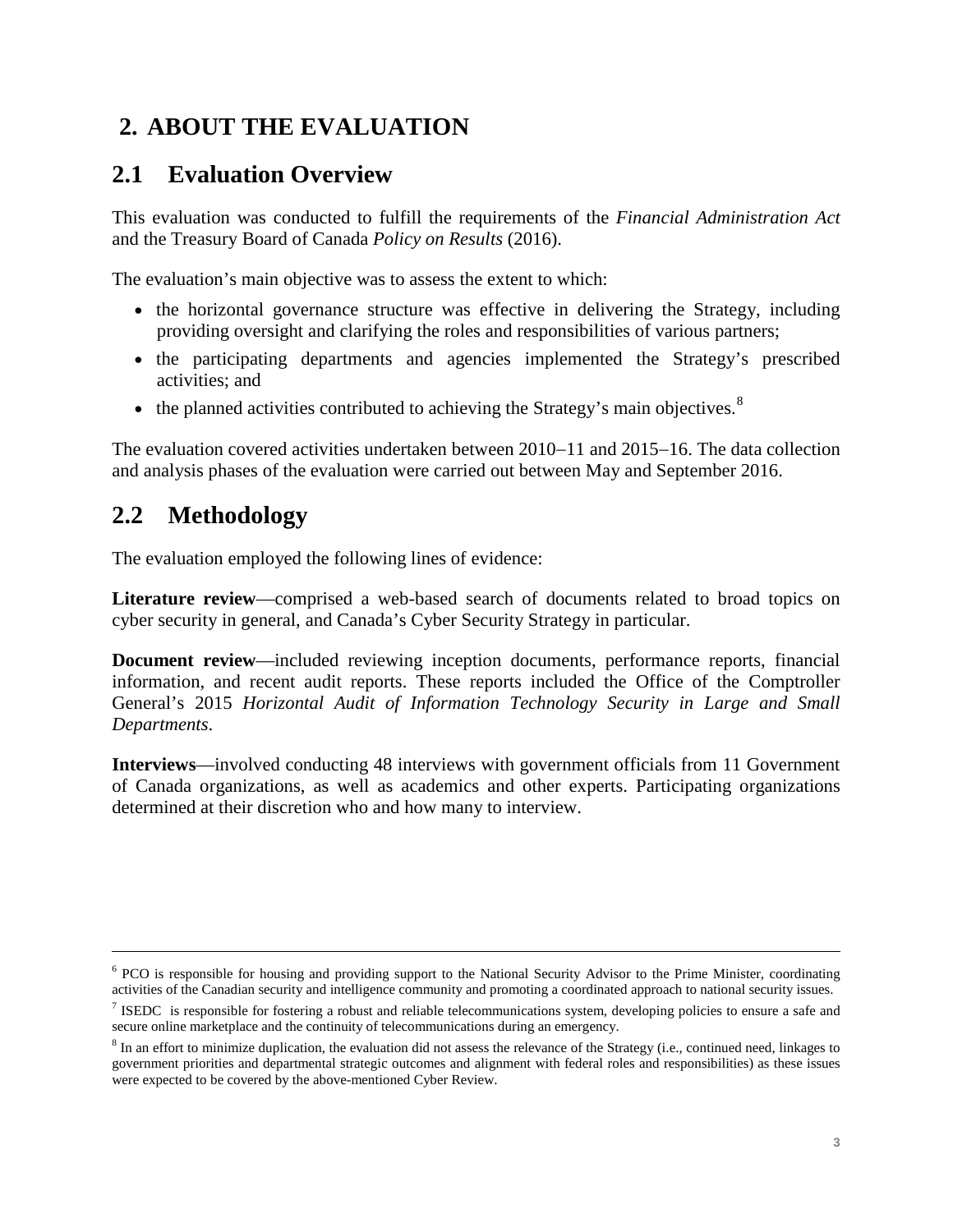|                                                             | <b>Number of Interviews</b>   |                |                |  |
|-------------------------------------------------------------|-------------------------------|----------------|----------------|--|
|                                                             | Organization                  | Number         |                |  |
|                                                             | <b>PS</b>                     | $\overline{4}$ |                |  |
|                                                             | <b>RCMP</b>                   | 6              |                |  |
|                                                             | <b>JUS</b>                    | 6              |                |  |
| Participating departments                                   | DND/DRDC                      | 1              |                |  |
| and agencies                                                | CSE                           | 9              | 42             |  |
|                                                             | <b>TBS</b>                    | $\overline{4}$ |                |  |
|                                                             | <b>SSC</b>                    | $\overline{4}$ |                |  |
|                                                             | <b>CSIS</b>                   | $\overline{4}$ |                |  |
|                                                             | GAC                           | $\overline{4}$ |                |  |
| Other government                                            | $\ensuremath{\mathsf{ISEDC}}$ | 1              |                |  |
| departments                                                 | <b>PSPC</b><br>1              |                | $\overline{2}$ |  |
| External to government subject matter experts and academics | $\overline{4}$                |                |                |  |
|                                                             | <b>TOTAL</b>                  |                | 48             |  |

**Table 2: Stakeholder groups and number of interviews**

Performance and financial information was collected, reviewed, and analyzed to supplement information collected through other lines of evidence.

## <span id="page-8-0"></span>**2.3 Limitations**

The quality and availability of performance information varied among partners. Where performance information was lacking, the evaluation team supplemented the data with interviewee perceptions and document review.

Expenditure related information was provided to us by each participating organization. The evaluation did not independently verify the validity of the information provided.

We made several attempts to interview officials from private sector organizations. However, these officials were unavailable to comment or did not respond to our requests for an interview.

The scope of the evaluation was limited to certain activities undertaken between 2010 and 2016. It is important to note that there have been many other funded and unfunded activities that have been undertaken by Government of Canada organizations in support of the Strategy. Although the evaluation made it clear that it was only assessing the contribution of these particular activities, it is not possible to measure or isolate *the exact attribution* of a group of activities to the achievement of the Strategy's overall objectives.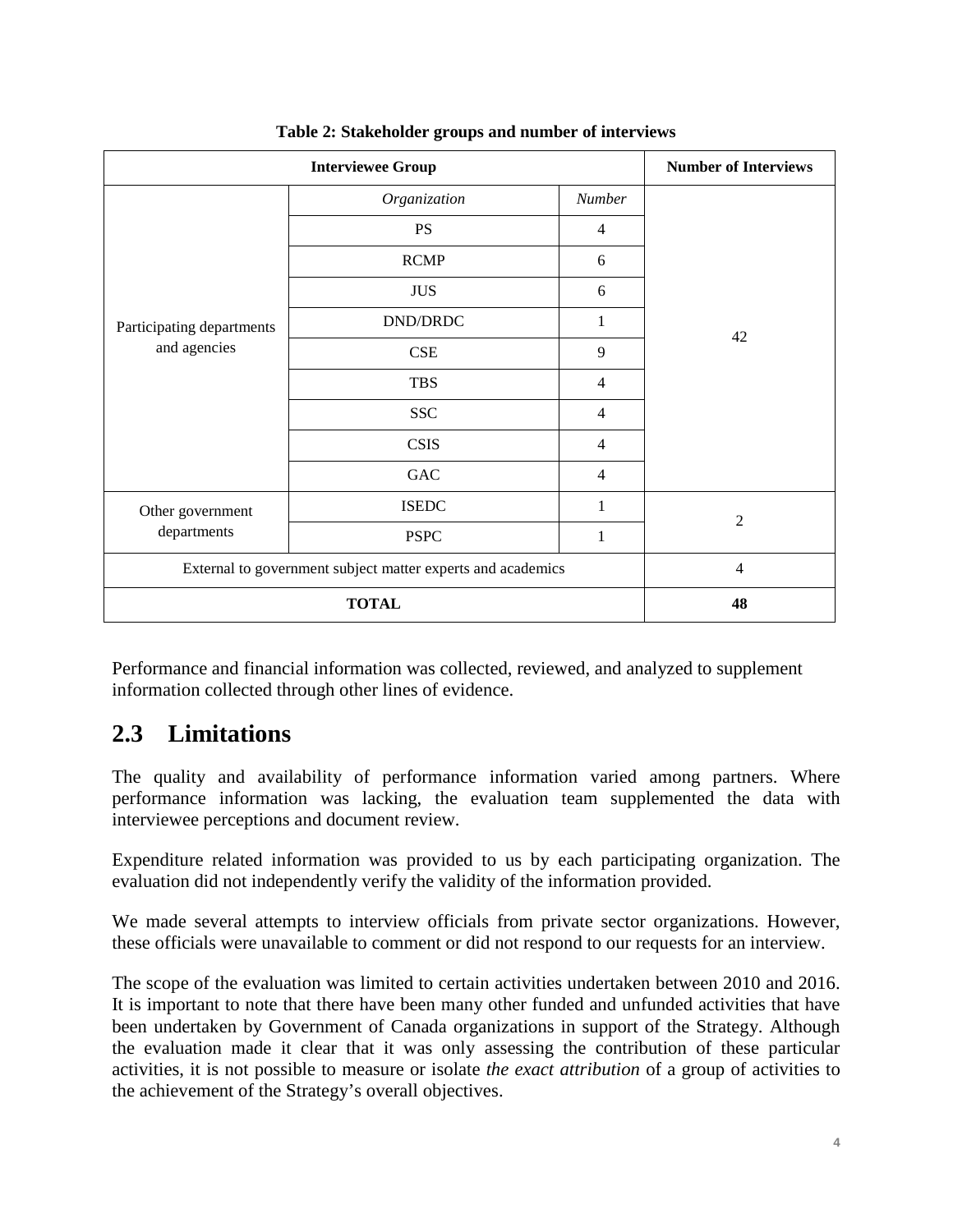## <span id="page-9-0"></span>**2.4 Evaluation Questions**

Annex B contains a list of questions addressed in the evaluation.

## <span id="page-9-1"></span>**3. EVALUATION FINDINGS**

### <span id="page-9-2"></span>**3.1 Governance**

This section addresses governance-related questions such as: to what extent has the horizontal governance structure been effective? Are the roles and responsibilities of each participating organization clearly defined and adhered to? And what is the state of information-sharing, collaboration and coordination among partners? There is also a brief discussion on the state of cyber security research and development.

**Evaluation Finding: Although the governance structure facilitated, to some extent, collaboration, coordination and information-sharing among participating organizations, the absence of meeting minutes, other documentation or staff with corporate memory limited the evaluation's ability to assess the governance structure's overall effectiveness and the extent to which the oversight committees fulfilled their stated purposes.**

### <span id="page-9-3"></span>**3.1.1 Effectiveness of Governance Committees**

The Strategy employed decentralized governance, which was in-line with the structure of most horizontal initiatives in the Government of Canada. Under this governance approach, although Public Safety was given the responsibility to coordinate the overall activities, participating organizations are accountable only to their own Ministers, who are, in turn, accountable to Parliament.

While some interviewees argued that this structure reinforced the culture of working in silos, the majority believed that it was effective in creating opportunities for closer collaboration among participating organizations. Public Safety was to fulfill its coordination responsibility through a governance structure that included various oversight committees, including the DM, ADM, DG Cyber and DG Cyber Operations<sup>[9](#page-7-3)</sup> Committees, as well as many working level communities of practice.[10](#page-9-4)

<sup>&</sup>lt;sup>9</sup> The DG Cyber Operations Committee was established to ensure that there was coordination in confronting cyber threats and incidents of national interest and that national operational policy issues are advanced. It was differentiated from the DG Cyber Committee by its operational focus. The Committee's membership consisted of those government departments that have an operational role inside and/or outside of the federal government including but not limited to: PS, CSE, CSIS, DND, SSC, the RCMP, and the Canadian Radio-television and Telecommunications Commission.

<span id="page-9-5"></span><span id="page-9-4"></span> $10$  There are other pillar specific senior management and working level committees and working groups that are established to further IT security in general and achieving the objectives of the Strategy in particular. However, this evaluation has only examined the government-wide governance structure and governance committees as described in the Strategy-related official documents, including the Strategy's performance measurement framework.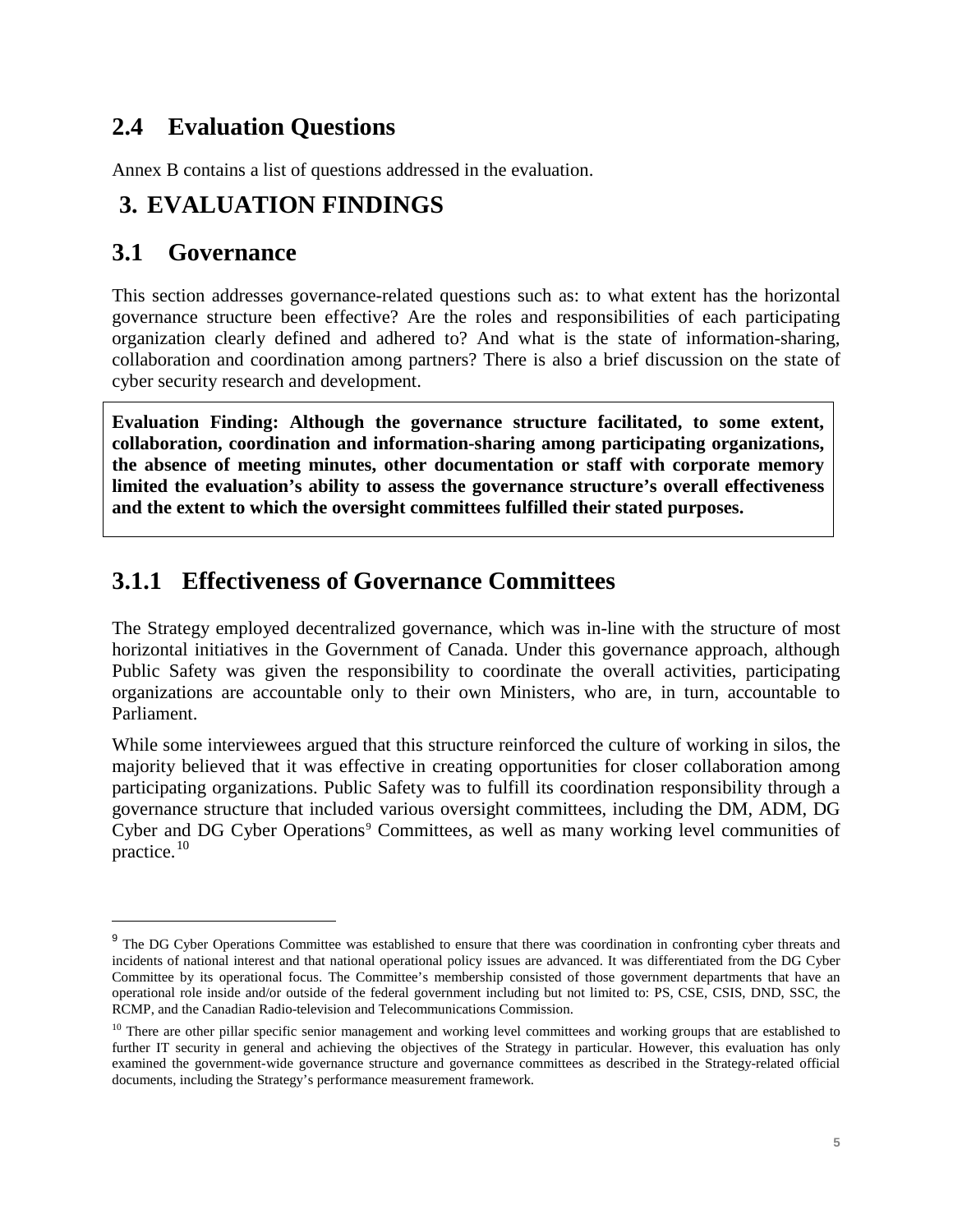At least three committees (DM Cyber, DG Cyber, and DG Cyber Operations) established terms of references in writing. According to these terms of references, these Committees were responsible, among other things, to "monitor progress on the implementation of *Canada's Cyber Security Strategy.*" The DM Cyber Committee and DG Cyber Committee were to meet once every two months and the DG Cyber Operations Committee every two weeks or as required in response to operational matters; however, it appears that only the DG Cyber Operations Committee met regularly.

Based on the information received, none of the committees appear to have kept meeting minutes on a consistent basis.

The DG Cyber Operations Committee was described by the majority of the interviewees to be effective and a good forum for exchanging information among participating organizations. However, it was also observed by some of the interviewees that the Committee's membership needs to be expanded to include additional Government of Canada cyber stakeholders such as the Treasury Board Secretariat. Some concerns were also expressed that the Committee had lost robustness over the past year as members increasingly sent delegates to meetings.

In addition to this formal structure, various working level communities of practice evolved and met more regularly than their parent committees to share information and discuss issues. Although vibrant, these communities did not have direction-setting power and tended to depend heavily on specific people. As a result, personnel changes affected the communities' working relationships and effectiveness.

According to its Terms of Reference, the DM Cyber Committee was to establish policy directions, set cyber security related priorities for member organizations and monitor progress on the implementation of the Strategy. However, given the absence of consistent meeting minutes, other documentation or staff with corporate memory, the evaluation was unable to assess the extent to which the Committee was able to fulfill these responsibilities.

### **Observations and Opportunities for Improvement**

The evaluation identifies strengthening the governance structure as an opportunity for improvement. To that end, the composition of the governance structure needs to be reconfigured and its operations formalized, including the operations of the oversight committees. This formalization could include, among other things:

- improving the provision of secretariat services;
- establishing terms of reference for each oversight committee that clearly define roles, responsibilities, and expectations from members;
- meeting regularly in accordance with each oversight committee's terms of reference; and
- keeping meeting minutes on a consistent basis.

In addition, given the evolution of cyber security and its increased significance for Canada's economic prosperity, there is a need for holding senior management level meetings to regularly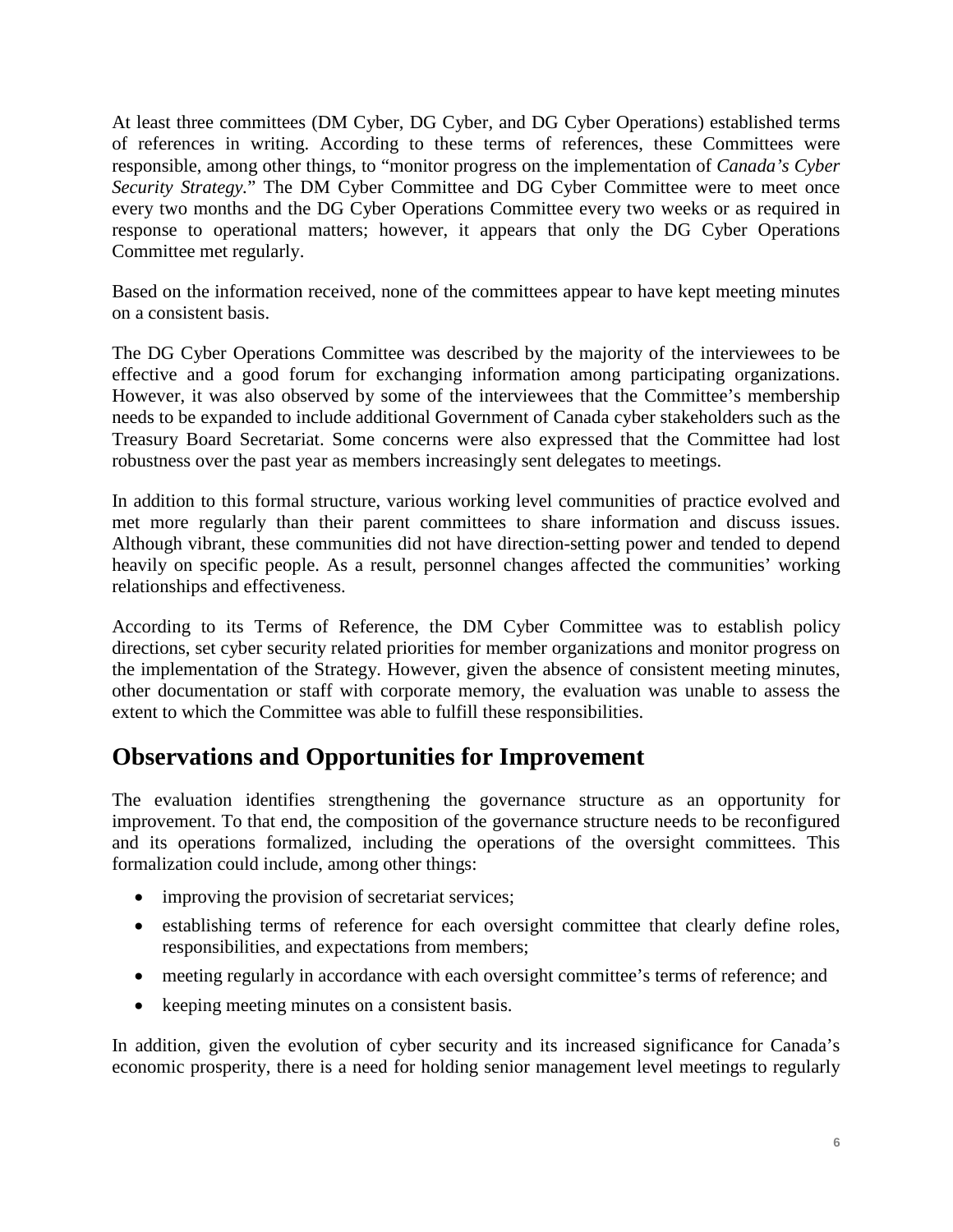discuss strategic cyber-related issues, including international aspects of cyber security (e.g., cyber foreign policy).

## <span id="page-11-0"></span>**3.1.2 Clarity of Roles and Responsibilities**

Before the Strategy was established, the cyber security related roles and responsibilities of Government of Canada organizations were unclear.<sup>[11](#page-9-5)</sup> There were no clear processes and mechanisms for information sharing, particularly with security and law enforcement agencies.

The Strategy put in place a management framework to clarify objectives, assign roles and responsibilities, and establish various committees/working groups such as the DM, ADM, DG Cyber and DG Cyber Operations Committees to assist Government of Canada organizations to share information, collaborate, and coordinate with one another.

Organizing the Strategy under three distinct, but complementary, pillars helped clarify each partner's roles and responsibilities. Furthermore, the roles and responsibilities of each organization were further explained in documents such as: *Government of Canada Cyber Security Event Management Plan*, [12](#page-11-1) *the Federal Emergency Response Plan[13](#page-11-2)* and the *Cyber Incident Management Framework for Canada*. [14](#page-11-3)

Although through the publication of these documents and other efforts the roles and responsibilities of various players have been clarified over the years, a number of interviewees identified specific instances of mandate overlap and lack of clarity in roles and responsibilities that at times caused confusion and frustration for the departments and agencies involved, as well as their private sector stakeholders. For example:

- In some instances, two or three government organizations attended meetings with critical infrastructure and/or private sector organizations without having first harmonized the Government's messages. This lack of coordination in messaging was also observed within Public Safety, in particular between cyber security and critical infrastructure groups.
- <span id="page-11-4"></span>• Several Government of Canada organizations have proclaimed (and even can proclaim today) that they are the single point of contact for the private sector in the case of an incident.
- Different partner organizations developed software or other tools to address a cyberrelated issue not realizing that another partner organization had either developed or were in the process of developing the same software or tools.

-

 $11$  This statement may not apply to the RCMP as it has indicated that its roles, responsibilities and authorities with respect to cyber security have always been clear.

<span id="page-11-1"></span> $12$ https://www.canada.ca/en/treasury-board-secretariat/services/access-information-privacy/security-identity-management/ government-canada-cyber-security-event-management-plan.html.

<span id="page-11-2"></span><sup>13</sup> https://www.publicsafety.gc.ca/cnt/rsrcs/pblctns/mrgnc-rspns-pln/index-en.aspx.

<span id="page-11-3"></span><sup>14</sup> https://www.publicsafety.gc.ca/cnt/rsrcs/pblctns/cbr-ncdnt-frmwrk/index-en.aspx#\_Toc360619103.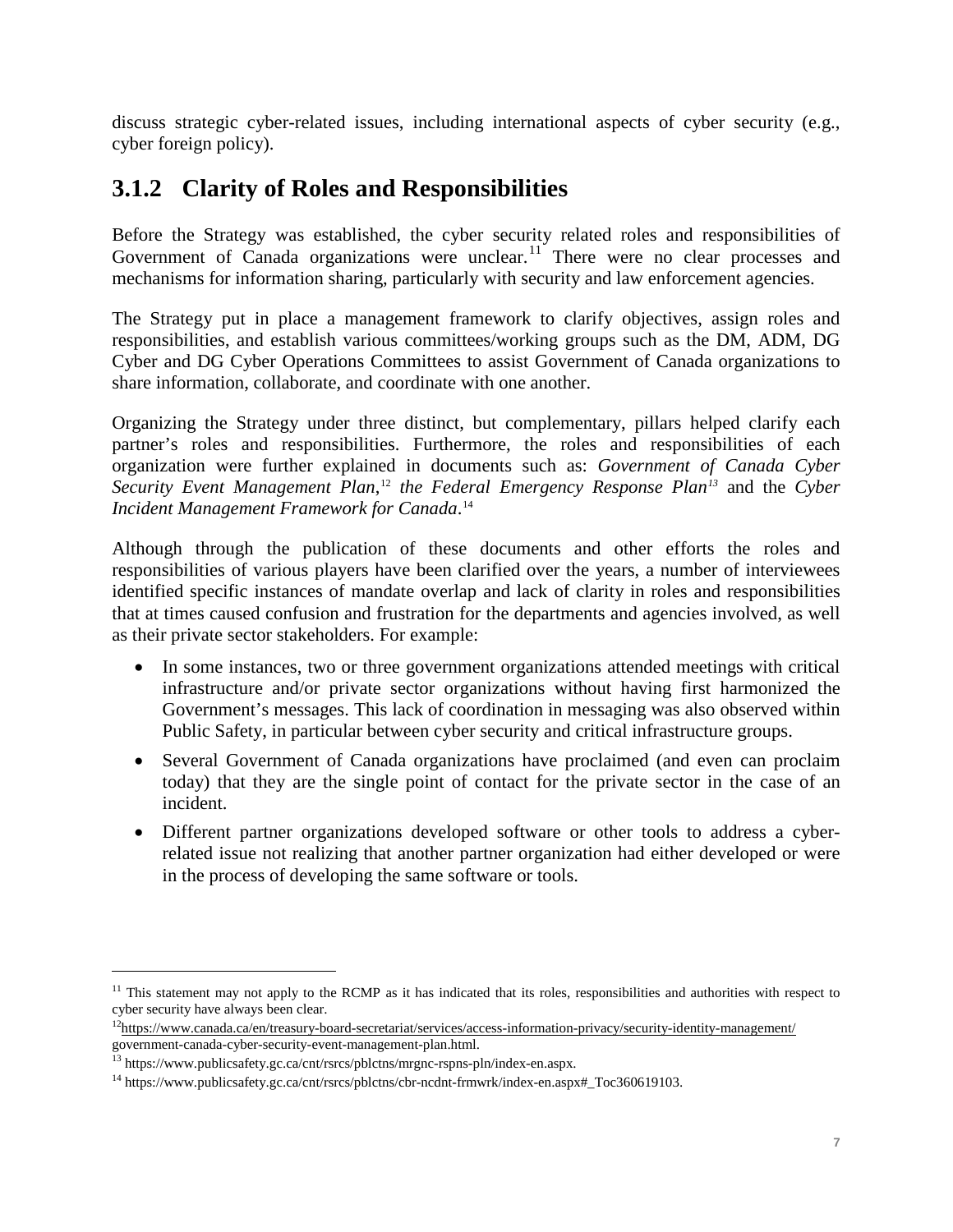There is a perception both among some of the interviewees and the private sector stakeholders with whom they have been in contact that the roles, responsibilities, and mandate of the Canadian Cyber Incident Response Centre overlap, to some extent, with those of CSE. [15](#page-11-4),[16](#page-12-1)

Accordingly, critical infrastructure owners and operators were particularly unclear about the roles and responsibilities of these two organizations. This lack of clarity exists despite attempts in recent years to focus the mandates of the two organizations: CSE was to address issues related to systems of importance to Canada, and the Canadian Cyber Incident Response Centre was to play more of a coordination role in information-sharing and incident management. Several interviewees indicated that many in the private sector were unclear which organization should serve as their point of contact for cyber issues.<sup>[17](#page-12-2)</sup>

### **Observations and Opportunities for Improvement**

As the context for cyber security has evolved, there is a need to redefine roles and responsibilities of government entities, particularly with respect to identifying and communicating to the private sector a single point of contact for all cyber related incidents.<sup>[18](#page-12-3)</sup>

In addition, given the growing economic significance of cyber security, there is a need to clarify what should be the appropriate roles, responsibilities, and level of involvement of departments with economic portfolio, such as Innovation, Science, and Economic Development Canada in cyber security.

### <span id="page-12-0"></span>**3.1.3 State of Coordination and Collaboration**

 $\overline{a}$ 

Most interviewees described Public Safety as being well positioned to coordinate the cyber security file. However, the Department's authority is limited to its persuasion power, and to some extent, to having the lead on policy renewal processes.<sup>[19](#page-12-4)</sup>

<sup>&</sup>lt;sup>15</sup> Communications Security Establishment (CSE) is mandated to acquire and use information from the global information infrastructure for the purpose of providing foreign intelligence, in accordance with Government of Canada intelligence priorities; to provide advice, guidance and services to help ensure the protection of electronic information and of information infrastructures of importance to the Government of Canada; to provide technical and operational assistance to federal law enforcement and security agencies in the performance of their lawful duties and is the communications security (COMSEC) authority for Canada, which includes auditing COMSEC doctrine (https://www.cse-cst.gc.ca/en/inside-interieur/what-nos).

<span id="page-12-1"></span><sup>&</sup>lt;sup>16</sup> This evaluation did not investigate whether such overlap did in fact exist between the mandates of CCIRC and the CSE.

<span id="page-12-2"></span><sup>&</sup>lt;sup>17</sup> A document entitled *Cyber Incident Management Framework for Canada* identifies CCIRC, in most cases, as the first point of contact in the Government of Canada for an affected organization. At the same time, the document instructs affected organizations to contact local law enforcement authorities if the organizations believe that a crime has been committed or to contact CSIS should the organizations believe that national security is threatened. If in doubt, the affected organizations are asked to contact CCIRC. These varying options could partially explain why some interviewees were unclear whom critical infrastructure owners and operators and other private sector organizations should contact first in the Government of Canada when facing a security incident.

<span id="page-12-5"></span><span id="page-12-4"></span>In addition, some interviewees external to the Government of Canada also indicated that the private sector does not clearly understand Public Safety's role. In their experience, in the case of a cyber-incident, affected organizations are more likely to turn to the RCMP or CSE than to Public Safety, given their relative unfamiliarity with Public Safety's role.

<span id="page-12-3"></span><sup>&</sup>lt;sup>18</sup> Note that those interviewees who raised this issue did not define what they meant by "cyber incidents". However, it is the evaluators' assumption that they were referring to those incidents for which there are no well-established reporting practices/protocols in place.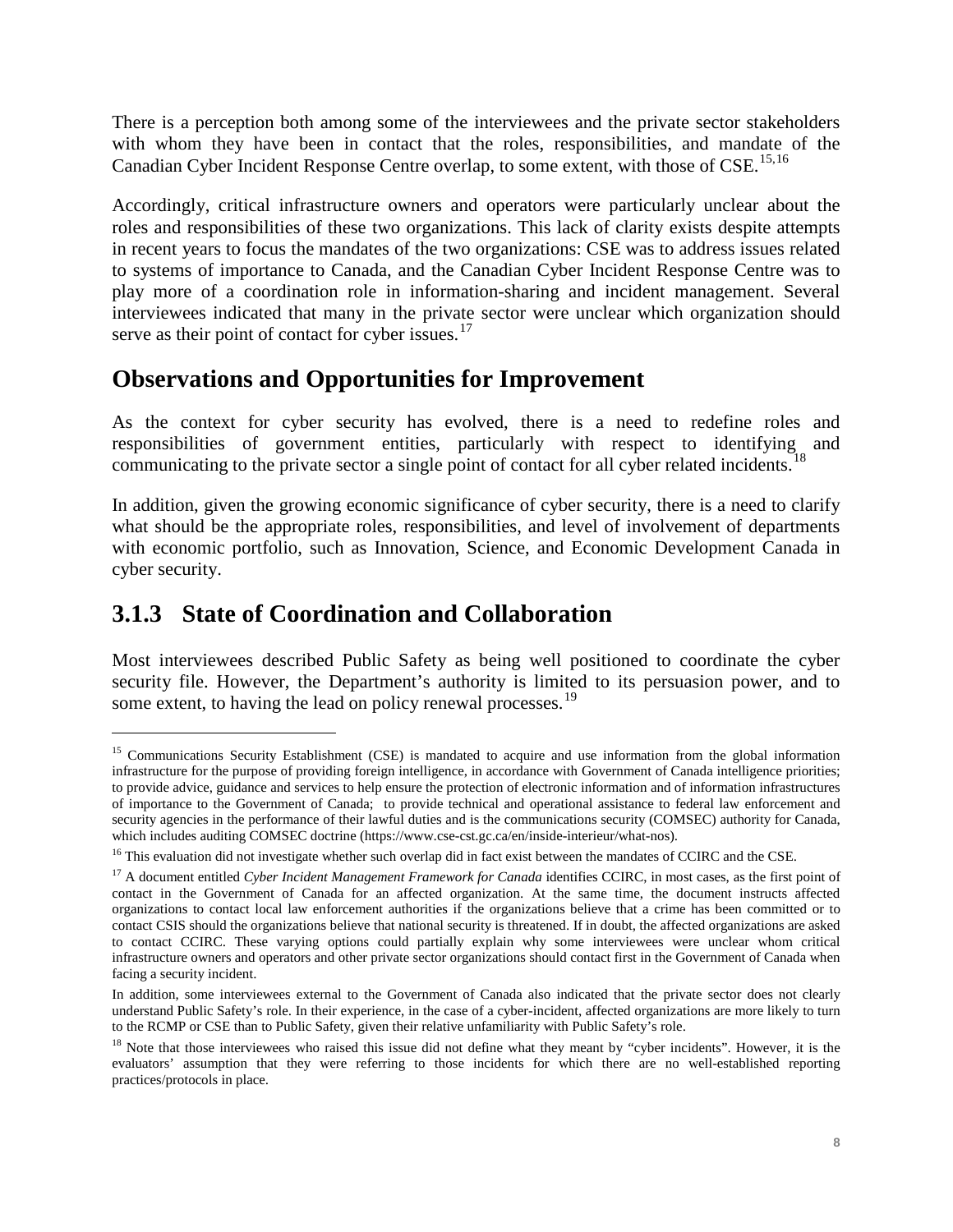Nevertheless, Public Safety was believed to be doing a good job in coordinating the Strategyrelated activities, particularly at the working level. However, several interviewees noted a disconnect between the operations and policy sides. For example, some of the organizations that are only involved in policy argued that they are often unaware of developments in operations.

Accordingly, this disconnect has led to the creation of two parallel structures, one around policy and strategic issues and another around operational issues. This split was argued to have undermined the horizontality of the Strategy. Some departments and agencies involved only in policy argued that because of their mandates, they should be also involved in operations; conversely, others involved solely in operations believed that they had not been informed about policy developments.

The Strategy considered provinces and territories as important partners in securing cyber space for Canadians. To this end, a Federal/Provincial/Territorial Deputy Ministers' Table on cyber security was created to help the Government of Canada collaborate and share information with provinces and territories. However, these expected results proved elusive. For various reasons, it was found to be challenging to hold policy discussions among stakeholders and to agree how to proceed on given issues, including information-sharing. Those involved found, in practice, classified information-sharing is extremely limited, declassifying information is difficult, and establishing efficient systems to share information requires investment from the recipient as much as from the Government of Canada.

The creation of Shared Services Canada, which consolidated information technology (IT) infrastructure within the Government of Canada, was described by some of the interviewees to have further facilitated collaboration on cyber security among Government of Canada organizations. [20](#page-12-5)

## <span id="page-13-0"></span>**3.1.4 Facilitators and Impediments to Information Sharing**

Information sharing improved over the years among participating departments and agencies, as well as with non-government stakeholders, including critical infrastructure owners and operators and other private sector stakeholders.

Various formal and informal mechanisms have been put in place to share information. For example and as indicated elsewhere in this report, prior to the advent of the Strategy there was no clear mechanism to share information with intelligence and law enforcement agencies. The Strategy-established oversight committees provided a forum for participating organizations to share information, particularly at the operational level. The Canadian Cyber Incident Response Centre has also put mechanisms in place to share information, issue alerts and advisories to

-

<span id="page-13-1"></span><sup>&</sup>lt;sup>19</sup> The Strategy's Performance Measurement Framework identified the "lack of central authority" as one of the risks that may impede both the implementation and success of the Strategy (page 19).

 $20$  The Government of Canada created Shared Services Canada on August 4, 2011, to transform how the Government manages its information technology infrastructure. Shared Services Canada is mandated to deliver email, data centre and telecommunication services and related Cyber and IT Security services to 43 federal departments and agencies. It also provides other optional services to government departments and agencies on a cost-recovery basis. Note that currently more than 50 government organizations remain outside the purview of Shared Services Canada.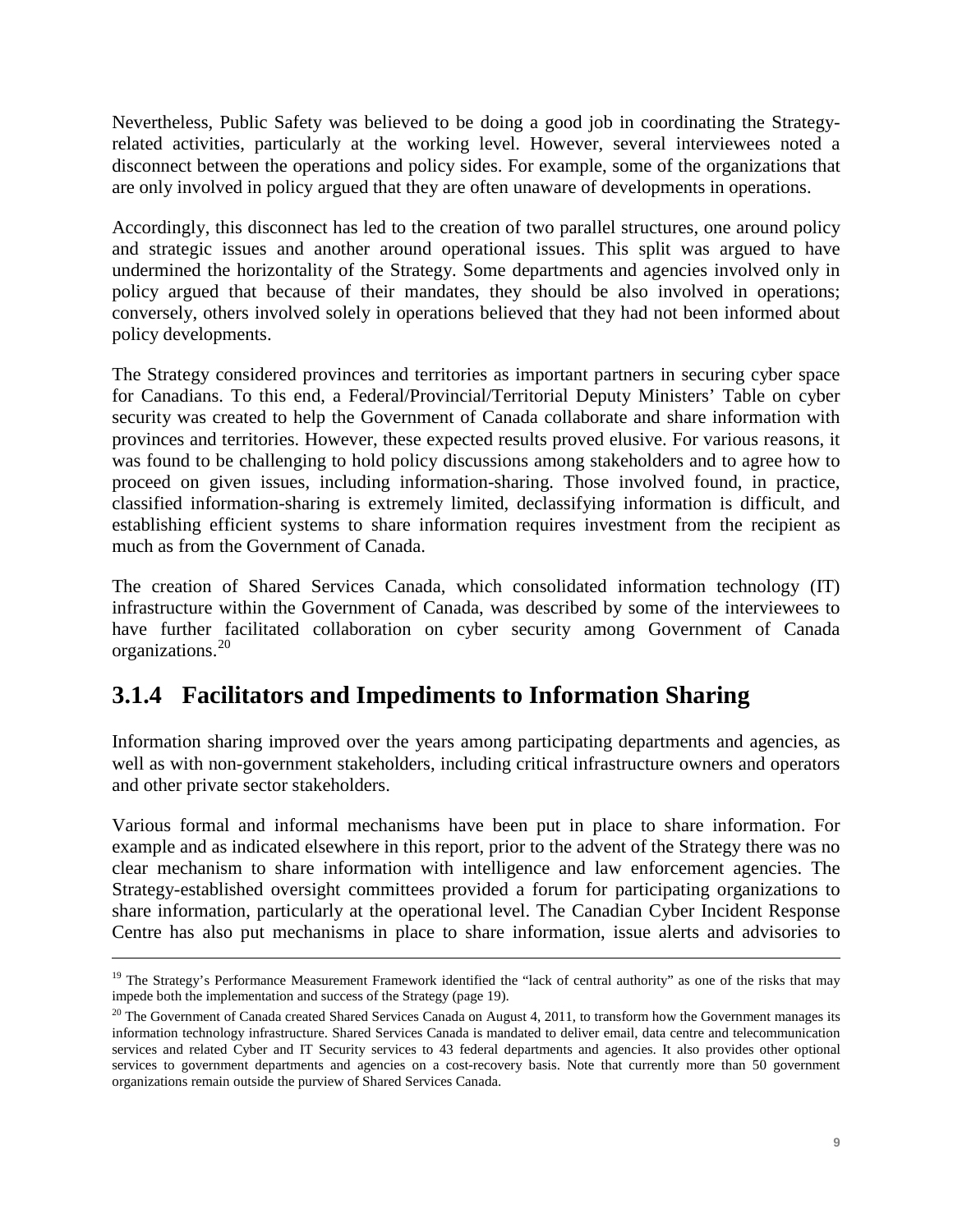inform critical infrastructure organizations, businesses and provincial/territorial/municipal partners of potential, imminent or actual cyber threats, incidents and vulnerabilities.

Despite improvements made, for the most part information sharing among participating organizations was done on an ad hoc and selective basis. There was no clear policy as to what should be shared, with whom and when. It was mostly the individual organizations that decide on their own terms what to share with others. Although competing and/or differing mandates impeded information sharing in some instances, work volume and tight timelines proved the biggest obstacles to collaboration and information sharing. In other words, organizations lacked the time, not the will, to share information.

There is a lack of appropriate tools and infrastructure for sharing classified information. Currently, several classified networks across government lack interoperability. In addition, only a limited number of employees have access to these networks.

### **Observations and Opportunities for Improvement**

 $\overline{a}$ 

Information sharing needs to become systematic and formalized; it should be clear what information should be shared, who should share it, and when it should be shared, with consideration of legal and policy parameters.

There is also a need to improve the infrastructure for sharing and exchanging classified information. For example, the Government of Canada needs to build communications infrastructure that is more interoperable and secure, and provide more employees with access to secure networks. [21](#page-13-1)

### <span id="page-14-0"></span>**3.1.5 State of Cyber Security Research and Development (R&D)**

The Strategy prompted some limited R&D investment, particularly in Pillar I—Securing Government of Canada Systems. Most of the funded research was applied research meant to provide benefits within one to five years.<sup>[22](#page-14-1)</sup>

Some of the organizations participating in Canada's Cyber Security Strategy faced difficulty staffing certain highly technical positions. In addition, the existing cyber security workforce was described to be over-extended. These issues were cited as evidence that Canada needs to develop more and better capacity in cyber security and that Canadian universities and colleges need to produce more graduates with cyber security skills.

<sup>&</sup>lt;sup>21</sup> Shared Services Canada, in collaboration with Privy Council Office, Treasury Board of Canada Secretariat and Communications Security Establishment, has implemented an interim Government of Canada Secret Infrastructure service in a limited capacity and is currently working to provide this central service to a much larger audience within the Government of Canada (contingent on funding).

<span id="page-14-2"></span><span id="page-14-1"></span><sup>&</sup>lt;sup>22</sup> The Government of Canada has funded a number of cyber security research and development projects through other initiatives. For example, the Canadian Safety and Security Program, co-managed by the Department of National Defence and Public Safety Canada includes an e-Security Portfolio whose science and technology projects are intended to contribute to securing systems of importance to the government of Canada and helping Canadians be more secure online.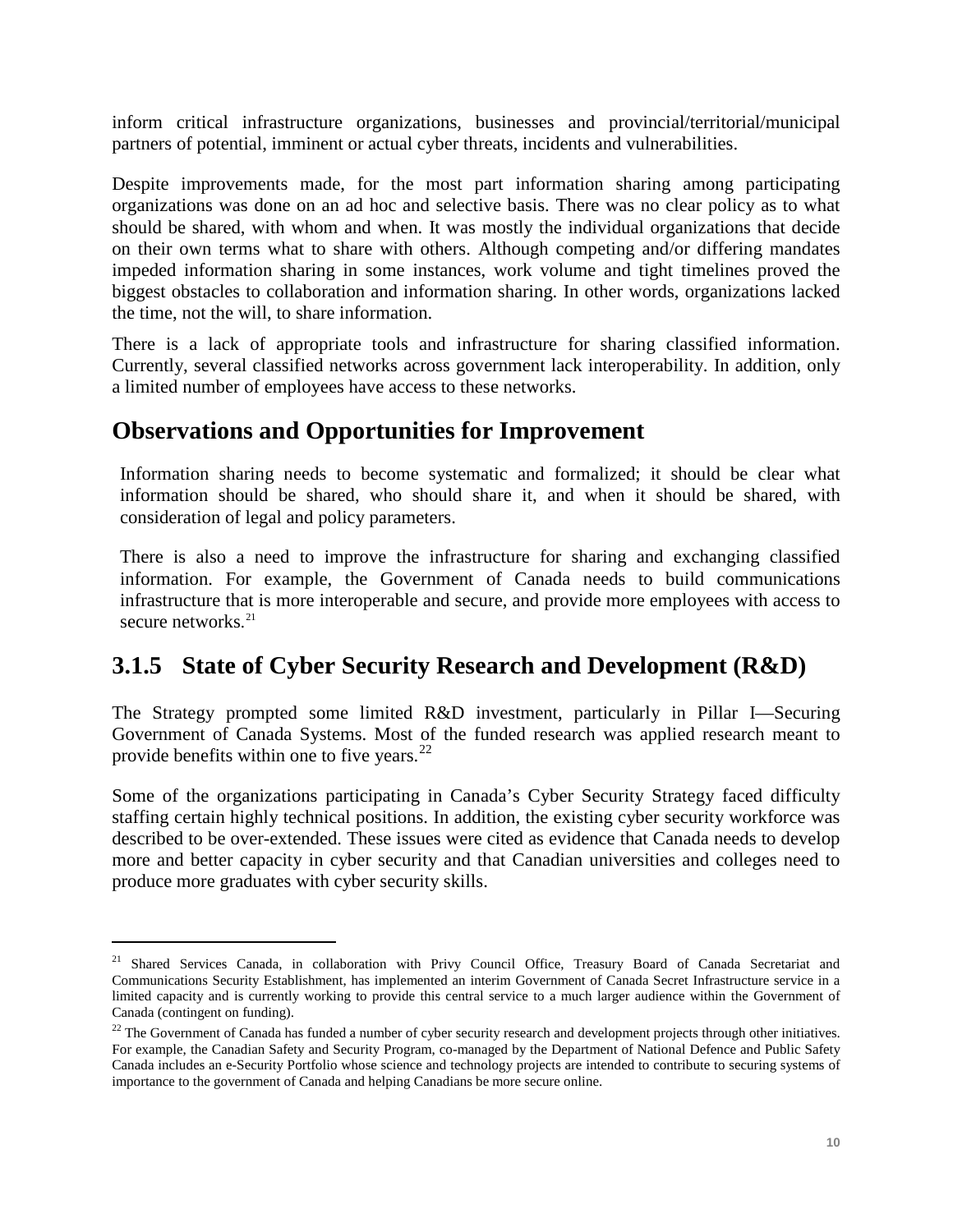## **Observations and Opportunities for Improvement**

The Government of New Brunswick was noted by some of the interviewees and in the literature as a successful example of a government nurturing a cyber security ecosystem. New Brunswick, for instance, was the first province in Canada to develop a comprehensive strategy on cyber security and cyber innovation. The main thrust of the New Brunswick's cyber security action plan is to build cyber security capacity and expertise through academic programs and developing partnerships with the private sector. $^{23}$  $^{23}$  $^{23}$ 

To strengthen R&D in cyber security, some of the interviewees highlighted the need for the Government of Canada to increase its investment in this area. Although most of the suggestions that were made may go beyond the Strategy's original design, these suggestions are provided here in the spirit of lessons learned and for the purpose of future planning. According to these interviewees, there is an opportunity for the Government of Canada to further invest in:

- a comprehensive strategy to assure development of the required skillsets and recruitment and retention of highly valued cyber security workforce;
- cyber security start-up companies to take root in Canada;
- Canadians and Canadian companies to develop entrepreneurship in cyber security; and
- Canadian universities and other educational institutions to offer more courses and programs to cyber security.

### <span id="page-15-0"></span>**3.2 Performance—Implementation**

Under this section, the evaluation examined the extent to which the Strategy-funded activities were implemented. If an activity was not fully implemented, the evaluation sought to identify why it was not. The extent to which these activities contributed to the achievement of the Strategy's objectives is illustrated in the next section.

**Evaluation Finding: Most of the Strategy-funded activities were fully implemented as intended. Exceptions were DND's Defence Research and Development Canada's activity to develop enterprise architecture and its related deliverables, the RCMP's activity to publish an annual report on cybercrime and Shared Services Canada's activities to secure a Third Internet Connection, as well as to establish a Cyber Infrastructure Recall System.** 

The participating organizations received funding to deliver specific cyber security related activities. Based on performance information provided, the majority of the Strategy funded activities were implemented as intended. However, the evaluation identified at least four activities that were not fully implemented:

<span id="page-15-1"></span><sup>23</sup> http://cybernb.ca/en/news/.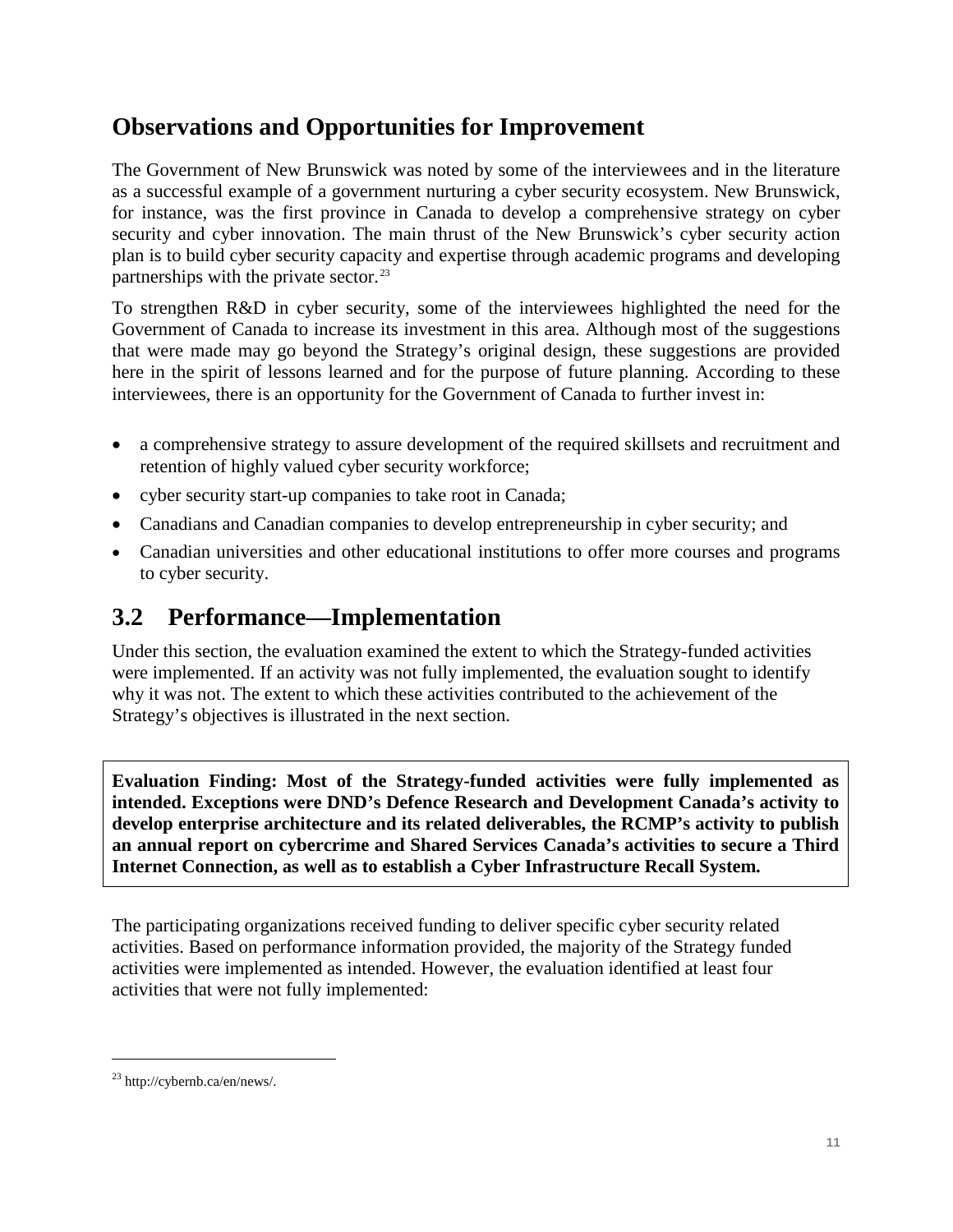- DND's Defence Research and Development Canada was to design and implement an enterprise architecture framework, as well as a common Cyber Security Lexicon and Taxonomy Document. Defence Research and Development Canada reported that on April 12, 2011, its representatives presented an architecture work plan, an approved Project Charter and other documents to the DG Cyber Committee; however, it was not immediately clear as to why the proposal did not proceed. As a result, Defence Research and Development Canada stopped working on the project and directed the \$200,000 per year in associated funding to other cyber security related activities.
- The RCMP was to create a Cyber Crime Fusion Centre and publish an annual report on cybercrime and draft a Cybercrime Strategy. A Fusion Centre was created and the RCMP published a report in 2014 covering cybercrime trends from 2010-2013. The Cyber Crime Fusion Centre contributed to criminal intelligence briefs for the law enforcement community and reports produced by the 5-Eyes Cybercrime Working Group.<sup>[24](#page-15-1)</sup> Internal documents reviewed indicated that in fall 2014, the RCMP's Cyber-Crime Fusion Centre resources were moved from Technical Operations to the National Intelligence Coordination Centre;<sup>[25](#page-16-0)</sup> and in December 2015, the RCMP launched its Cybercrime Strategy, which is expected to enable the Force to better combat cybercrime in concert with its domestic and international law enforcement partners and other stakeholders.
- Shared Services Canada was to secure a Third Internet Connection to ensure business continuity of Internet services for Government of Canada and to improve the performance of the existing secure network environment. Shared Services reported that the existing Internet connections were strengthened with higher availability and security controls with all readiness to enable the Third connection with the procured service provider. This Third connection is in the process of being completed.
- Shared Services Canada was also to establish a Cyber Infrastructure Recall System to assure Shared Services' access to information about the IT equipment supporting infrastructure services for its 43 partner departments, supplemented by vulnerabilities and threats related to such equipment and enabling a timely assessment of the impact of compromise. Shared Services established a Supply Chain Integrity Program in collaboration with Communications Security Establishment to proactively address risks associated with the procurement of vulnerable IT hardware, software and services, as well as to address compromised equipment already in service. As part of the Supply Chain Integrity Program, the Communications Security Establishment conducts risk assessments and provides mitigation advice to increase the security posture of new equipment in the Government of Canada network. Based on that guidance, Shared Services takes the business decision to apply appropriate measures to reduce the risks to acceptable levels. As of this writing, Shared Services Canada has conducted more than 21,000 supply chain integrity assessments.

<span id="page-16-1"></span><sup>&</sup>lt;sup>24</sup> This Working Group consists of representatives from Canada, [Australia,](https://en.wikipedia.org/wiki/Australia) [New Zealand,](https://en.wikipedia.org/wiki/New_Zealand) the [United Kingdom,](https://en.wikipedia.org/wiki/United_Kingdom) and the United [States.](https://en.wikipedia.org/wiki/United_States)

<span id="page-16-0"></span><sup>&</sup>lt;sup>25</sup> RCMP reported that, in line with the advancing the second phase of Canada's Cyber Security Strategy, the RCMP resources conducted operational criminal intelligence rather than public reports of cybercrime trends.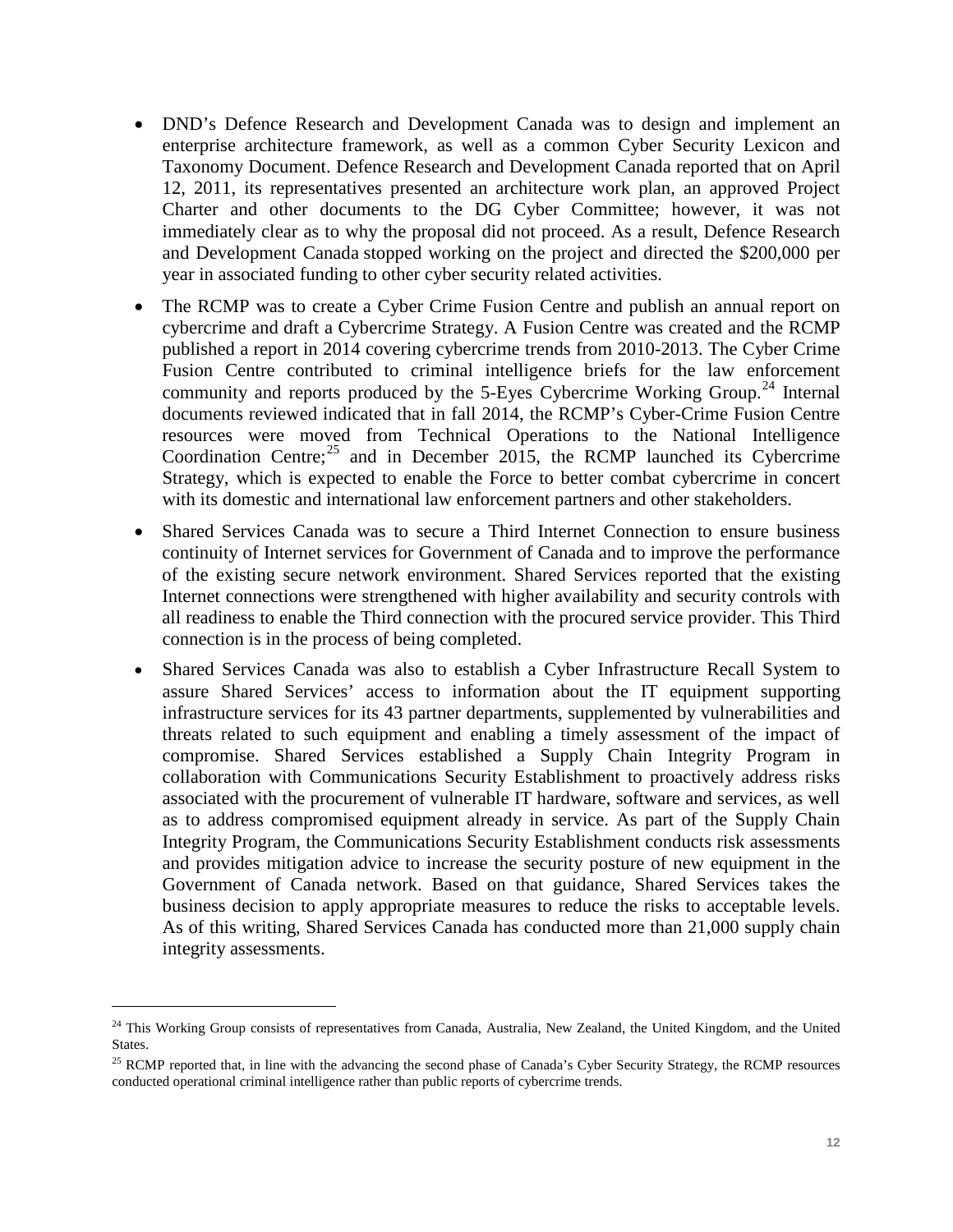As indicated above, a number of organizations reported having difficulty staffing certain technical positions, particularly in a secret and top secret environment.

Three organizations reported under-spending: the Department of Justice spent 90% of the allocated funding; the RCMP and Shared Services reported spending 69% and 85% of allocated funding respectively.<sup>[26](#page-16-1)</sup> Canadian Security Intelligence Services reported that the funding received was to augment its existing work. As such, it was not possible to distinguish exactly what activities occurred based on the funding received. Treasury Board of Canada Secretariat and Global Affairs Canada spent their allocated funding fully. Communications Security Establishment and Public Safety reported spending slightly more than the allocated funding.

The Strategy put in place a horizontal performance measurement framework and produced a progress report that covered horizontal activities over 2012-13 and 2013-14. Although the progress report mentioned the integration of the RCMP's Cyber Crime Fusion Centre's resources into the RCMP National Intelligence Coordination Centre and the publication of the RCMP's inaugural report on cybercrime, it did not address any of the other above-mentioned implementation related issues (i.e., why certain activities had not been implemented as intended).

The difficulty faced by some of the participating organizations in providing relevant performance information may indicate that such information was not being collected regularly and consistently and/or readily available.

Given that the oversight committees did not keep meeting minutes, and in the absence of any other documentation, the evaluation was unable to determine the process that was used by individual organizations or collectively in deciding not to fully implement the Strategy funded activities. It was also unable to establish the extent to which the oversight committees were informed about these developments. As such, the evaluation considers the partial implementation of certain Strategy funded activities as a deviation from the Strategy's original design.

### **Observations and Opportunities for Improvement**

-

The issues raised above underline the need to strengthen the Strategy's Performance Measurement Framework to collect performance information that is relevant, reliable and outcome oriented on a regular and consistent basis, as well as to track program expenditures. Such performance expenditure-related information should be provided to the oversight committees so that they can fulfill their responsibilities in monitoring the progress made by the participating organizations on the implementation of the Strategy and improving the Strategy's performance on an ongoing basis.

<span id="page-17-0"></span><sup>&</sup>lt;sup>26</sup> Subsequent to its creation, Shared Services assumed responsibility for 43 partner organizations' existing security postures at varying levels of maturity. Shared Services Canada reported that in 2014-15, it formalized a cyber and IT security program, which was followed by the creation of a dedicated Branch in 2015-16. Subsequently, Shared Services significantly increased the proportion of its own appropriation on cyber security expenditures to deliver cyber and IT security services related to the strategic objectives of the Strategy.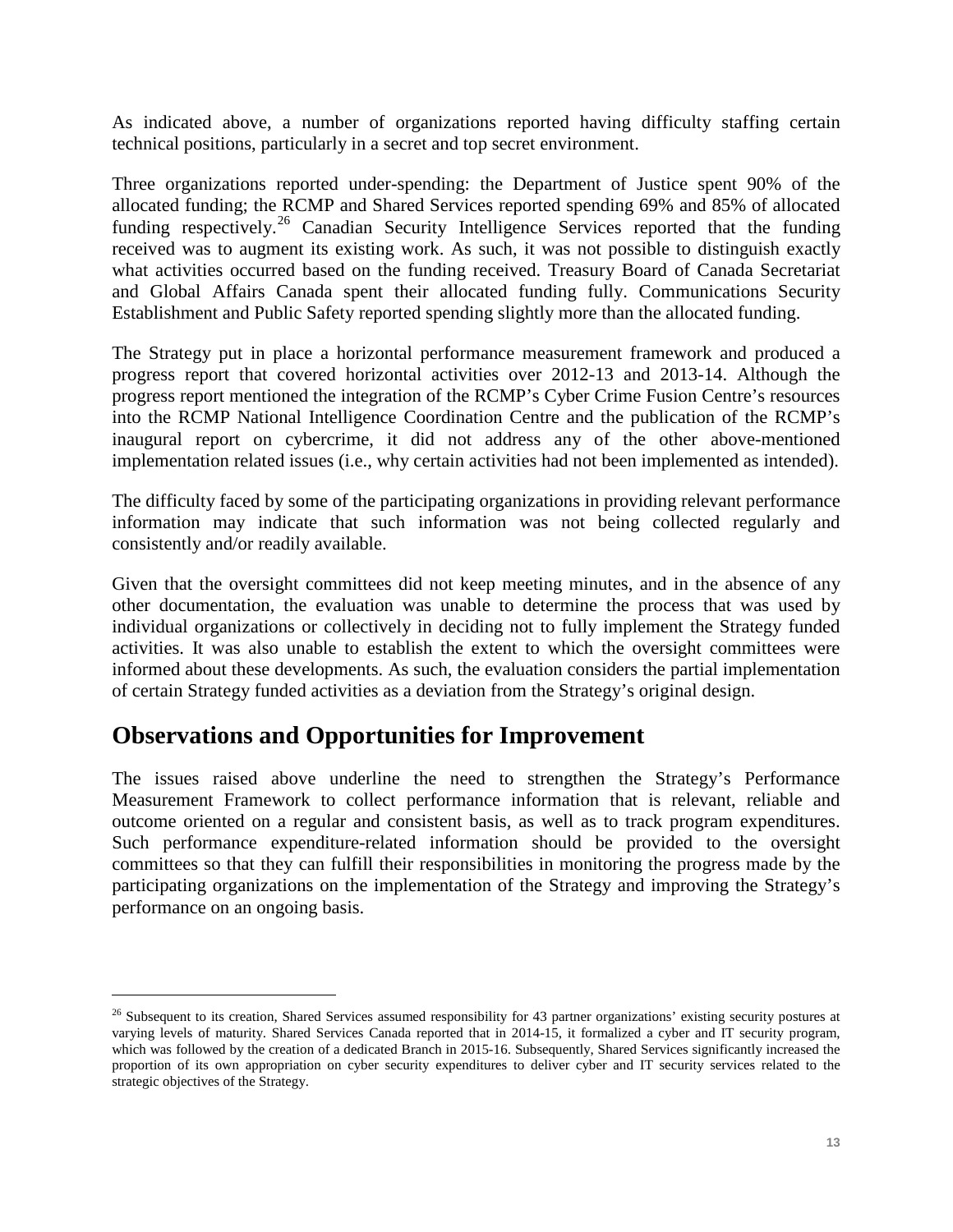### <span id="page-18-0"></span>**3.3 Performance—Effectiveness**

This section addresses issues such as the extent to which the Government of Canada has secured its systems and strengthened its capacity to prevent cyber incidents and detect and defend against cyber threats. The section also considers how well the Government of Canada has responded to and recovered from cyber incidents. In addition, the section examines progress in establishing partnerships to secure vital cyber systems outside the Government of Canada, as well as in helping Canadians to be safe online. The latter will be addressed through an examination of the success of public awareness campaigns in enhancing Canadians' knowledge of online threats, and the extent of law enforcement agencies' awareness of cybercrime trends.

## <span id="page-18-1"></span>**3.3.1 Progress in Securing the Government of Canada's Systems**

**Evaluation Finding: The Government of Canada has increased its capacity to prevent, detect, respond to, and recover from cyber attacks. This increase is evidenced by a steady decline in data breaches and an improved ability of the government organizations to quickly analyze and contain breaches. These accomplishments exist despite an increase in state- and non-state-sponsored cyber attacks against Government of Canada networks in recent years.** 

All interviewees agreed that the Government of Canada has increased its capacity to prevent, detect, respond to, and recover from cyber incidents. The Government's investment in Canada's Cyber Security Strategy was argued to have directly contributed to these achievements. Accordingly, in 2009 and before the establishment of the Strategy:

- the approach to cyber security was extremely fragmented;
- there was little capacity to detect and/or prevent cyber threats;
- Government organizations had different IT security infrastructure, security postures and maturity levels, and had assumed differing levels of risk;
- the cyber security roles and responsibilities of government organizations were unclear, and these organizations were, for the most part, on their own to protect their systems;
- many obstacles impeded information sharing; and
- the Government of Canada IT system suffered from many vulnerabilities. These vulnerabilities included more than 2900 Internet access points and more than 400 data centres, which provided ample opportunities to exploit or disrupt the Government of Canada systems.

Following the advent of the Strategy and the implementation of subsequent cyber security initiatives, such as the creation of Shared Services Canada, the Canadian Government's IT infrastructure was consolidated, centralized and improved. This consolidation resulted in Shared Services Canada developing and implementing an enterprise approach for the delivery of IT security services to its customers. For example, the number of Internet access points was reduced to two core enterprise Internet services (with a Third under construction); three enterprise data centres were established; and a process was started to consolidate email systems down to one, which is still underway.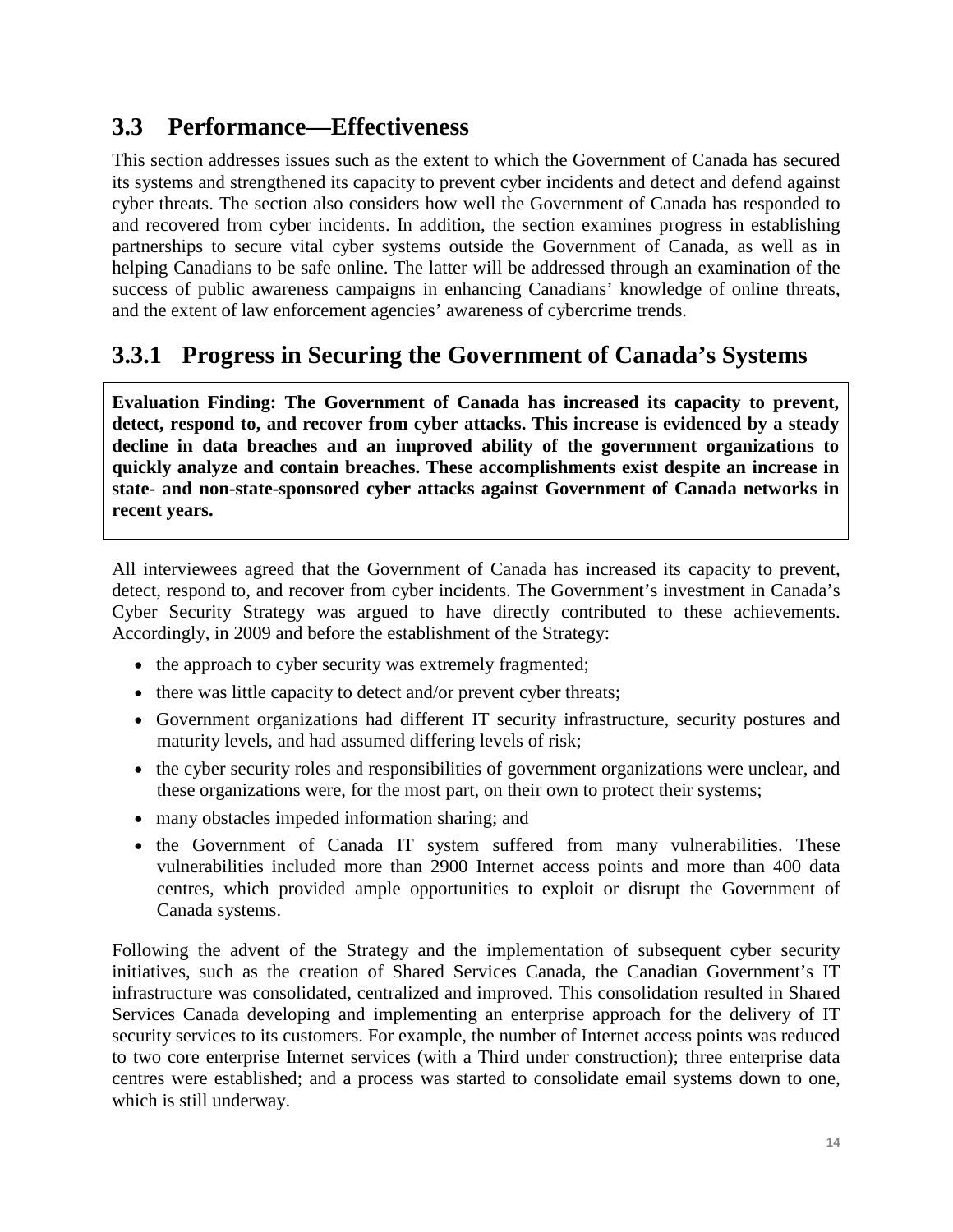In addition to security benefits inherent in this consolidation, such as reducing the "attack surface," for the first time, an enterprise-wide approach to cyber security was developed for the Government of Canada. The approach included establishing a close working relationship amongst lead security agencies by putting in place a tripartite governance structure with a specific focus on protecting and securing Government of Canada systems.<sup>[27](#page-17-0)</sup>

This approach and the implementation of the following measures have resulted in improving the Government's ability to prevent, detect and manage IT threats:<sup>[28](#page-19-0)</sup>

- A single enterprise-wide, 24/7/365 Security Operations Centre to monitor, detect and respond to cyber events was established within Shared Services Canada and a Government of Canada wide incident management process was promulgated by Treasury Board of Canada Secretariat in collaboration with Shared Services Canada. To date the Security Operations Centre has triaged over thousands of cyber events and managed related confirmed cyber incidents. At the current rate, incident investigations are projected to increase  $261\%^{29}$  $261\%^{29}$  $261\%^{29}$  due to the continuous improvements in monitoring and detection.
- A specialized and mobile Cyber Recovery team was created at Shared Services Canada to assure rapid restoration of services following a compromise on Government of Canada IT infrastructure. This includes forensics services to investigate cyber events and their causes, in order to implement future mitigations. The recovery team was deployed coast to coast to coast, worked closely with at least 25 different departments and agencies to provide assistance, guidance and leadership on a high number of documented incidents. Based on observed trends between 2014-15 and 2015-16, all activities related to forensics are projected to increase as follows: 137% in forensic investigations and recovery, 240% in Shared Services Canada forensics investigation assistance to Departmental Security Officers, and 144% in advice and guidance.
- Deployment of advanced detection and deterrence capabilities to a significant number of departments. In 2016, the number of attempts to identify and exploit vulnerabilities in Government of Canada networks and systems that CSE blocks on a daily basis increased almost tenfold. Consolidation of Government of Canada networks has enabled the government to deploy these detection and deterrence capabilities simultaneously. Accordingly, should a vulnerability be detected at a single department, it can serve as an early warning for protection of all departments on the consolidated network. Based on the current threat surface, network level defences are not enough, and should be complemented by end point protection.
- A comprehensive Supply Chain Integrity Program to assure only trusted IT products (hardware, software) and services are acquired and implemented and that mechanisms are in place to mitigate compromised equipment in a timely manner. To date, the program has completed over 16,000 supply chain integrity reviews, with the 2015-16 statistics, representing a 300% increase from the previous year.

<span id="page-19-2"></span> $27$  Security Tripartite Committees includes representatives from Communications Security Establishment, Treasury Board of Canada Secretariat, and Shared Services Canada at DG, ADM and DM levels.

<span id="page-19-0"></span> $28$  Progress to date is as of April 1, 2016.

<span id="page-19-1"></span> $29$  2015-16: 1163: 2016-17 – first 5 months: 1197.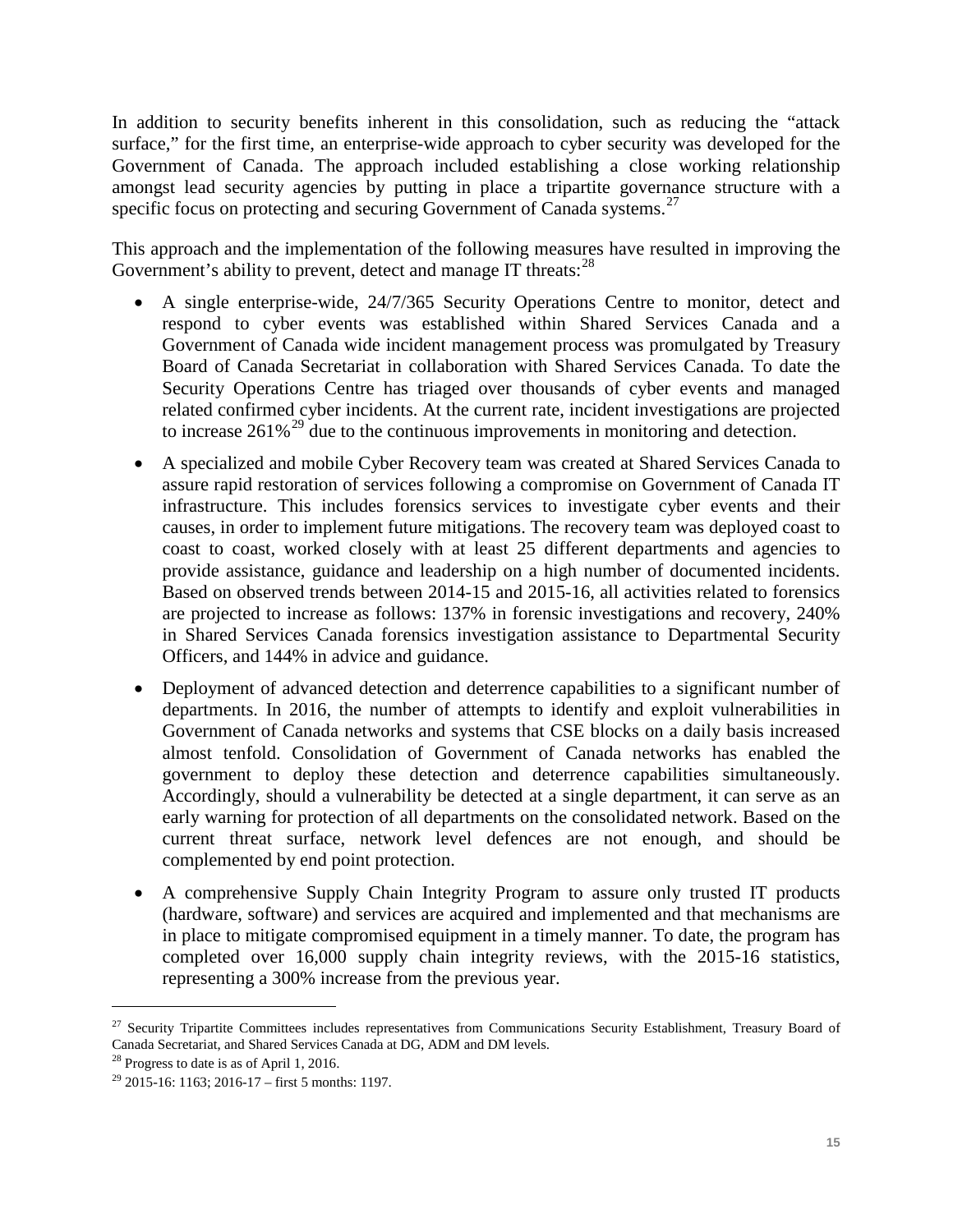- Geographically dispersed redundant IT infrastructure to ensure the availability of systems in the event of a cyber-incident; augmented security and resiliency of two core Internet service access points and upgraded infrastructure to accommodate a Third Internet connection in a distinct geographical location for additional robustness. Implementation of an *interim* hot (live<sup>[30](#page-19-2)</sup>) alternate Security Operations Centre in a distinct geographical location.
- A plan has been implemented for managing Government of Canada level cyber security events. Since its inception in December 2015, the plan and its associated processes and procedures have been used on numerous occasions to guide Government of Canada cyber security stakeholders (including TBS, SSC and CSE) in handling threats to, and vulnerabilities within, government systems, and has served as a template for providing support to departments that are coordinating events of national importance (such as the 2016 federal election).
- An Assistant Deputy Minister level cyber security event management exercise was conducted to ensure executive level understanding of Government of Canada cyber security event management processes. The EnGarde 2016 exercise brought together representatives from 13 departments to familiarize senior leaders on cyber security roles and responsibilities, information flow and collaboration requirements, and strategic communications processes and protocols.
- An Enterprise Security Architecture (ESA) program has been implemented to provide a standardized approach to the development of Government of Canada IT security architectures thereby ensuring that basic security building blocks are implemented across the enterprise as the Government's infrastructure is being renewed. The ESA program has provided detailed tools and templates for use by departments and agencies in integrating security into their IT programs. In particular, ESA has been used to successfully implement a security by design approach for Shared Services Canada's transformation initiatives such as the Electronic Transformation Initiative, Back Office Transformation projects including  $GCDOCS$ ,<sup>[31](#page-20-0)</sup> My  $GCHR$ ,<sup>[32](#page-20-1)</sup> and the Government of Canada Interoperability Platform, and the Government of Canada Cloud Adoption Strategy.
- The Government of Canada IT Strategic Plan, in which security is a key driver, was published in 2016. Covering the five year period of 2016–2020, the plan articulates the need for layered defences to reduce exposure to cyber threats, use of trusted IT to ensure secure processing and storage of data and information, and increased threat awareness and understanding. The plan also outlines a variety of ongoing and future initiatives that will be implemented enterprise-wide to evolve the Government of Canada's cyber security posture.

<span id="page-20-2"></span> $30$  According to Shared Services Canada, the requirement was to implement an alternate cold standby site; however, the Agency implemented a live site using A-Base funding to assure the seamless continuity of this critical service.

<span id="page-20-0"></span><sup>&</sup>lt;sup>31</sup> GCDOCS is an Electronic Document and Records Management Solution that is being deployed as part of the Government of Canada's Open Government Initiative to allow for consistent record keeping.

<span id="page-20-1"></span><sup>&</sup>lt;sup>32</sup> My Government of Canada HR (MyGCHR) supports departments as they transition from their existing departmental HR applications to a single instance of Government of Canada standard.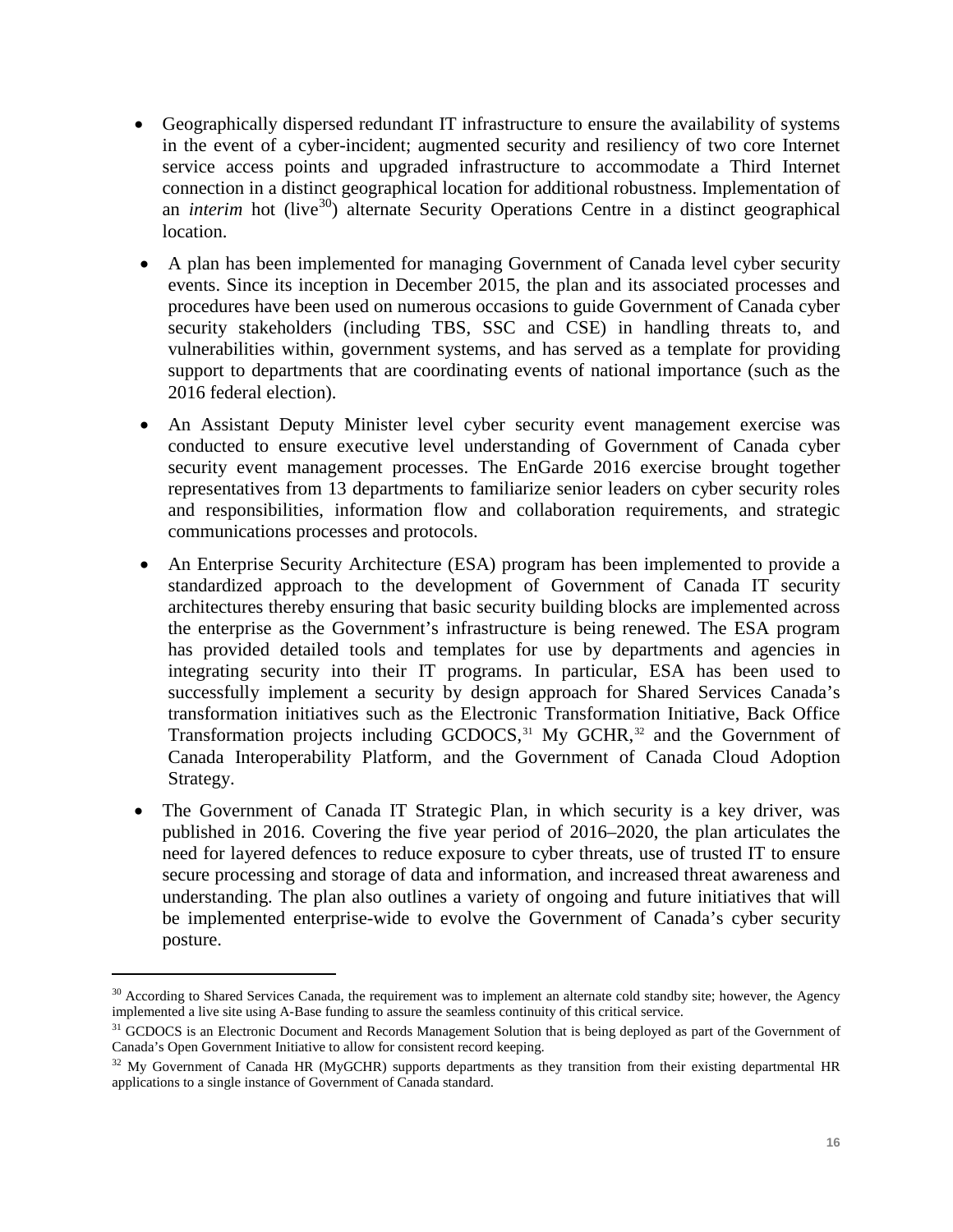The Strategy funded activities have contributed to this increase in government's capacity to prevent, detect, respond to, and recover from cyber incidents. CSE, for example, has increased its capacity to defend Government of Canada's networks and systems by deploying cyber defence services in cooperation with Shared Services Canada. As such, CSE defends the majority of government departments and agencies from cyber threats. To do so, CSE analyses tens of terabytes of network and system telemetry and performs hundreds of millions of direct defensive mitigations on Government of Canada networks and systems every day.

Many interviewees indicated that without the improved protection offered by Canada's Cyber Security Strategy, given the evolution and sophistication of threats today, the Government of Canada cyber systems would have been constantly disrupted.

Although cyber incidents and breaches still happen, they are becoming less frequent.

- Based on performance information provided by CSE, the Government of Canada blocks on average more than 600 million attempts each day to identify or exploit vulnerabilities in its systems and networks.
- According to the same source, between 2013 and 2015, the Government of Canada detected, on average a year, more than 2500 state-sponsored cyber activities against its networks.

Although more than six percent of these attempts breached the Government of Canada's systems in 2013, this number had fallen to less than two percent in 2015.

Some interviewees felt that a breach rate of even two percent is unacceptable and that there should be zero tolerance for such breaches. However, the majority of interviewees indicated that preventing all cyber attacks is unrealistic. These interviewees argued that the Government of Canada should focus on reducing the risk of attacks and minimizing their impacts.

Canada's Cyber Security Strategy has equipped the Government of Canada to respond more quickly to cyber intrusions and to recover from them faster. The Government has put in place a Cyber Security Event Management Plan based on lessons learned from previous attacks. As well, the Government has adopted a better disaster recovery regime, including allowing a single entity to control the recovery process, which had not been possible in the past.

These steps have also helped improve the recovery process. Due to the comprehensive scope of Government of Canada Cyber Defence programs, the cost and time of compromises has been reduced significantly. For example, a compromise in 2014, before these measures were put in place, cost tens of millions of dollars and months to address; with these defences in place, a similar attempted compromise was addressed in less than a week at minimal cost.

Canada Revenue Agency's recovery from a security bug called "Heartbleed" in 2014 was identified as a good example of how to respond to and recover from a cyber-attack. Canada Revenue Agency acknowledged the breach immediately and quickly brought in experts to contain its impact.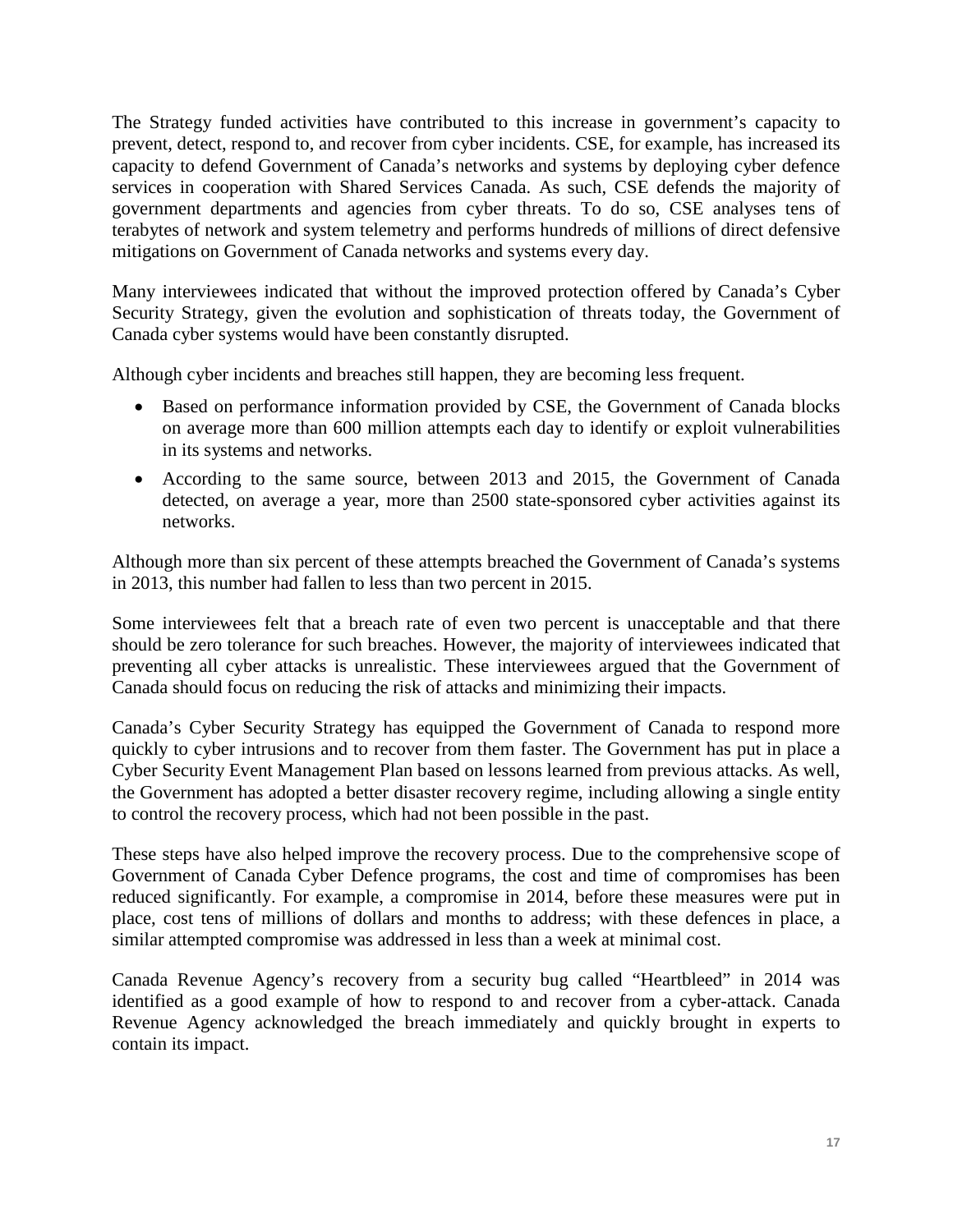## **Observations and Opportunities for Improvement**

Despite its many cyber security advances, deficiencies remain. Many interviewees observed that the Government of Canada needs to further strengthen its capacity to prevent, detect, respond to, and recover from cyber attacks through:

- better engagement with international actors to develop international norms to reduce cyber threats (i.e., developing a cyber foreign policy);
- development of an enterprise Government of Canada security information and event monitoring toolset (the foundation of security monitoring and detection), and an enterprise Government of Canada development, testing and integration lab;
- dynamic investment in capital for classified infrastructure to support secure department to department information sharing and processing (currently, classified communications equipment is funded on a partner cost-recovery basis – infrastructure investment is required upfront to put the dedicated infrastructure in place); and
- broader implementation of mitigation measures developed by the Communications Security Establishment was argued by some of the interviewees would eliminate the vast majority of cyber threats to the Government of Canada's systems.<sup>[33](#page-20-2)</sup>

## <span id="page-22-0"></span>**3.3.2 Progress in Securing Systems of Importance to Canada**

**Evaluation Finding: The Strategy has helped forge partnerships with critical infrastructure owners and operators and other private sector stakeholders. However, according to some of the interviewees and literature reviewed, the overall progress to secure systems of importance to Canada (i.e., vital infrastructure) has been limited.**

Numerous sector-specific and cross-sector fora, tables, and advisory groups were created to engage with officials from provincial and territorial governments, critical infrastructure owners and operators, and other private sector stakeholders on cyber security issues.

Since the Strategy's launch, several hundred engagement activities were held with the critical infrastructure sectors, including other levels of government. Similarly, critical infrastructure owners and operators and other private sector stakeholders attended numerous Strategy

-

<span id="page-22-1"></span><sup>&</sup>lt;sup>33</sup> In 2014, CSE recommended that Government of Canada organizations implement CSE's top 10 mitigation measures to improve network security. This list included using Shared Service Canada's (SSC's) internet gateways. CSE believed that users would subsequently benefit from "the protection provided by higher level cyber defences deployed at the enterprise level that monitors for, and can respond to, unauthorized entry, data exfiltration or other malicious activity" (https://www.csecst.gc.ca/en/node/1297/html/25231). The Office of the Comptroller General's *2015 Horizontal Internal Audit of Information Technology Security in Large and Small Departments* found that "these control frameworks were not implemented in most departments as well as on the IT infrastructure." Some of the interviewees in our evaluation indicated that the infiltration of the National Research Council's (NRC's) networks in 2014 could be directly attributed to NRC's choice not to use SSC's gateways and to remain outside the Government of Canada standard networks. According to media reports, the NRC infiltration shut down the NRC's systems for several months and necessitated a year-long IT overhaul at an estimated cost of \$32.5 million (http://ottawacitizen.com/news/politics/cyber-attack-at-nrc-kept-secret-from-other-departments).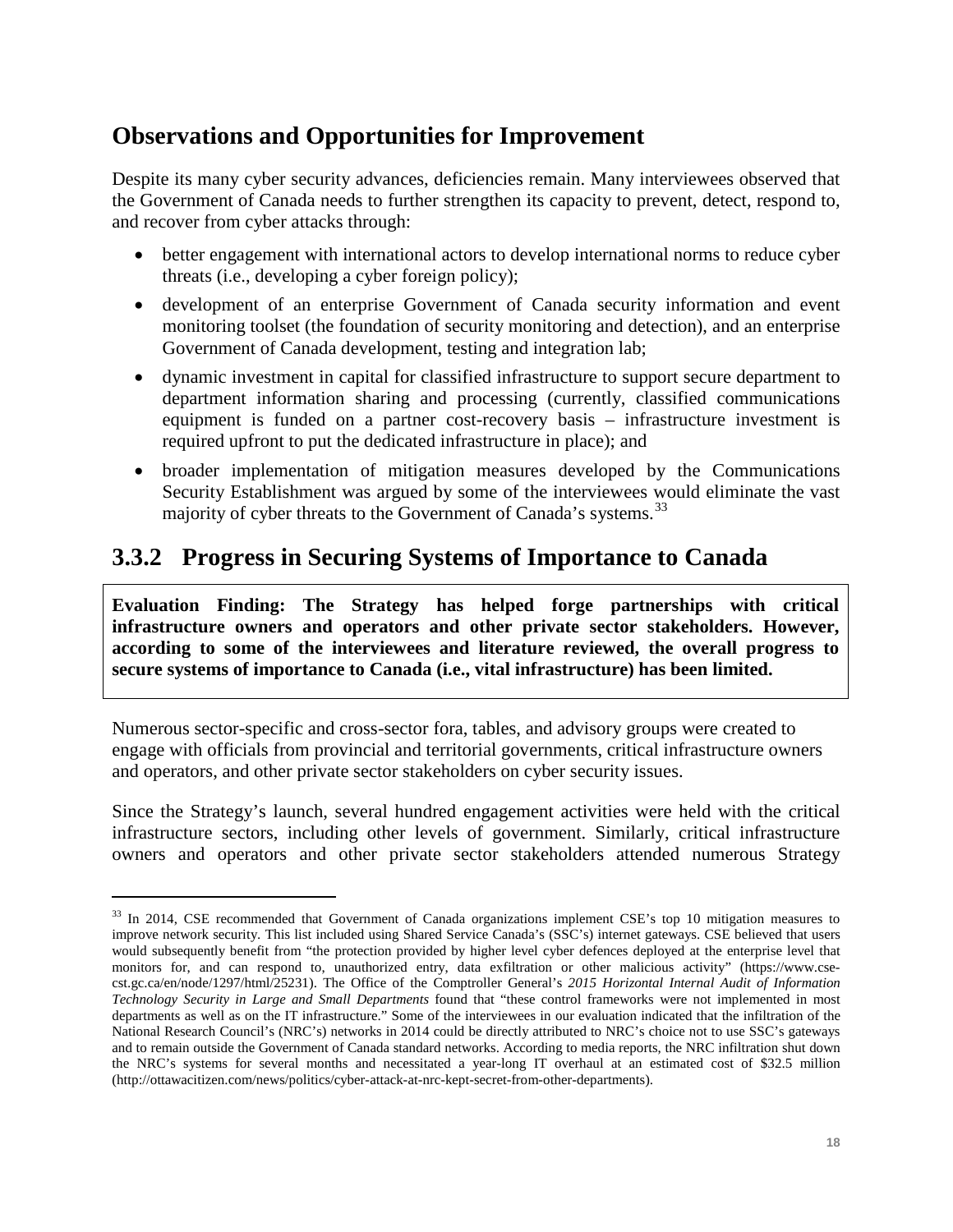sponsored training and awareness sessions. In addition, CSE cyber security architects, among other things, provided advice and guidance to mitigate supply chain risk and collaboratively develop best practices for specific sectors.

CSE implemented the Enhanced Technology and Information Sharing program to share CSE's threat intelligence and cyber defence capabilities with Canada's private industry and critical infrastructure sectors through a series of on-going initiatives. CSE has active relationships with several partners from across Canada's critical infrastructure sectors, including the finance industry, telecommunications providers, and managed security services. CSE has developed a series of storyboards detailing the capabilities and services that it intends to deploy to help defend Canadian critical infrastructure partners. Three of those storyboards have evolved to the project phase.

As part of enhancing the cyber security of Canada's critical infrastructure, CSE is working with various Canadian financial institutions to combat financial cyber fraud and to share compromised credit card numbers and indicators of compromise exploited through a malware targeting Pointof-Sale terminals.

CSE and Public Safety represent the Government of Canada on the Canadian Cyber Threat Exchange (CCTX) Board of Directors in an advisory role. CCTX is a private-sector led, national cyber security information sharing organization, represented by the major sectors of critical infrastructure, which provides a single point of contact for private sector collaboration on cyber security.

The Canadian Cyber Incident Response Centre expanded its operations and increased its technical capabilities (both preventative and reactive), including its ability to collect and analyze information. There are at least 1300 private sector organizations that receive the Canadian Cyber Incident Response Centre's alerts on a regular basis.

Today, the Government of Canada engages with critical infrastructure owners and operators and other private sector stakeholders substantially more than it ever has. The majority of the interviewees have attributed this level of engagement and outreach activities directly to the Strategy and its investment in this area. These and other Public Safety led outreach activities provided educational opportunities, as well as a good national and international presence.

### **Observations and Opportunities for Improvement**

Notwithstanding these improvements, certain deficiencies have also been identified.

- The Strategy's overall investment in securing systems of importance to Canadians was described by some of the interviewees to be inadequate. Interviewees pointed out that the majority of government's investment has been on securing its systems.
- Roles and responsibilities need to be clearer, particularly those of CSE and the Canadian Cyber Incident Response Centre. Specifically, there is a need to clarify which organization should serve as the first point of contact for the private sector in the event of a cyber-incident.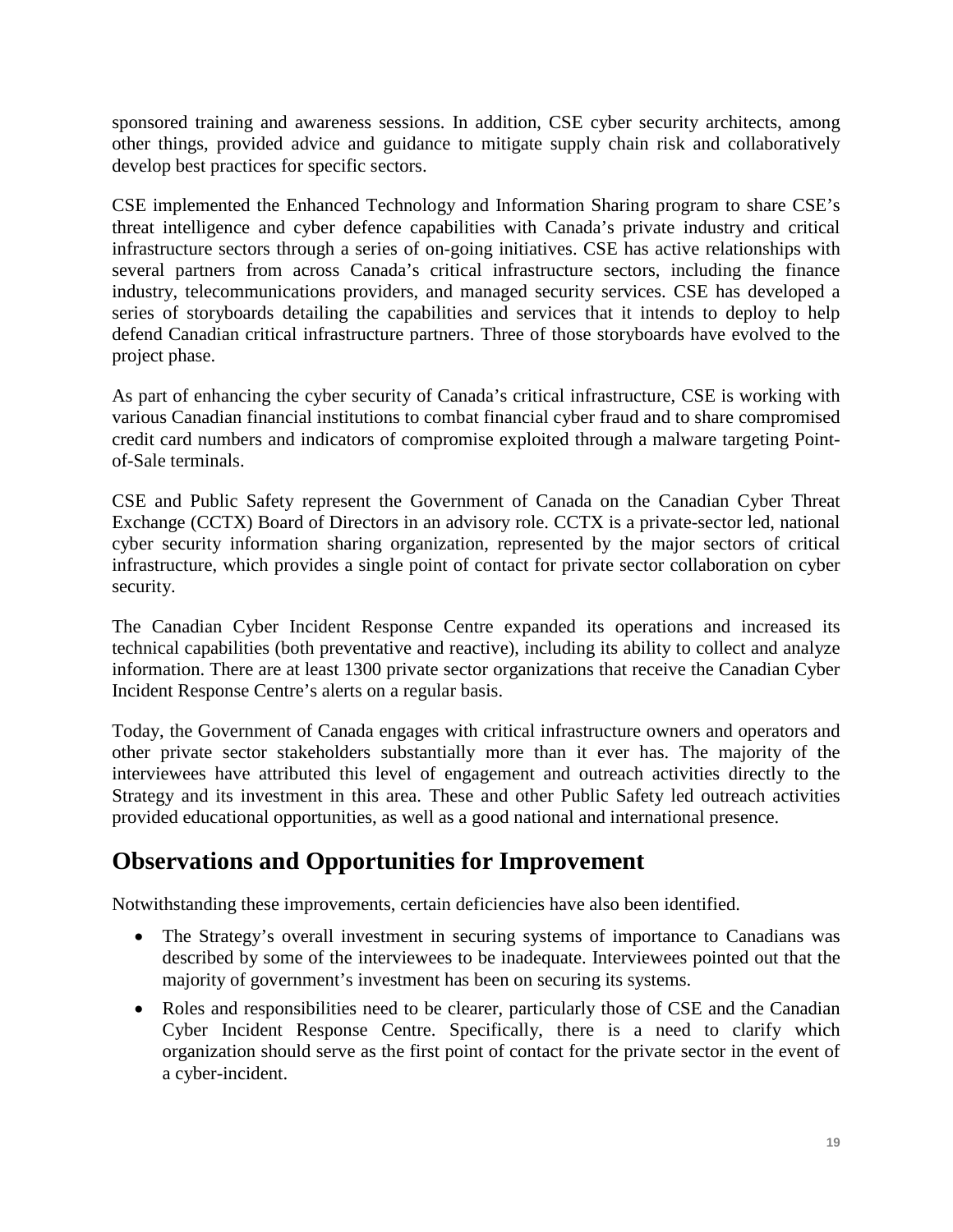- Limited progress has been made in both establishing reciprocal norms for sharing information and forging partnerships with the private sector, as well as with provinces and territories.
- Private sector companies seem to lack trust in the public sector's ability to safeguard their information.
- There is no clear policy on how to engage with companies that hold sensitive government information but are not critical infrastructure owners and operators.

## <span id="page-24-0"></span>**3.3.3 Progress in Helping Canadians to be Secure Online**

**Evaluation Finding: There is a perception among the majority of the interviewees that Canadians are more aware of cyber threats today than they have been in years past. However, this increased awareness does not necessarily mean that "Canadians are safer online" or be attributed to Public Safety's public awareness campaign.**

**The Public Awareness Campaign:** Public Safety Communications coordinated cyber security public awareness and communications activities, including advertising, social marketing, partnerships, web media relations, exhibits, and special events.

Shortly before the launch of the Public Awareness Campaign, Public Safety conducted public opinion research to gauge Canadians' knowledge, attitudes and behaviours towards cyber security. This research was intended to be conducted on an annual basis to measure progress.

The research concluded that there was a general expectation that "an awareness campaign should deliver simple, straightforward and action-oriented information that is within the means of Canadians to carry out."

To this end, and in an attempt to reach a wide audience, the department undertook a range of activities, from placing paid radio and online ads to establishing paid and unpaid partnerships. These partnerships involved public sector organizations and various media outlets, retailers, and other private sector organizations including Bell, TELUS, Best Buy, Twitter, Facebook, and LinkedIn. The Department also:

- launched the Get Cyber Safe website and its French equivalent (Pensez cybersécurité); these websites provide simple steps that Canadians can take to protect themselves online;
- partnered with STOP. THINK. CONNECT, a global cyber security awareness partnership; the partnership comprises a coalition of private sector companies and non-profit and government organizations, including the US Department of Homeland Security;
- developed toolkits and guides for small and medium size businesses, as well as the finance, banking, and telecommunications sectors; and
- launched the Cyber Security Awareness Month, which is observed every October to help Canadians learn how to stay safe online.

Through these activities, hundreds of hours of promotional and educational programming was produced.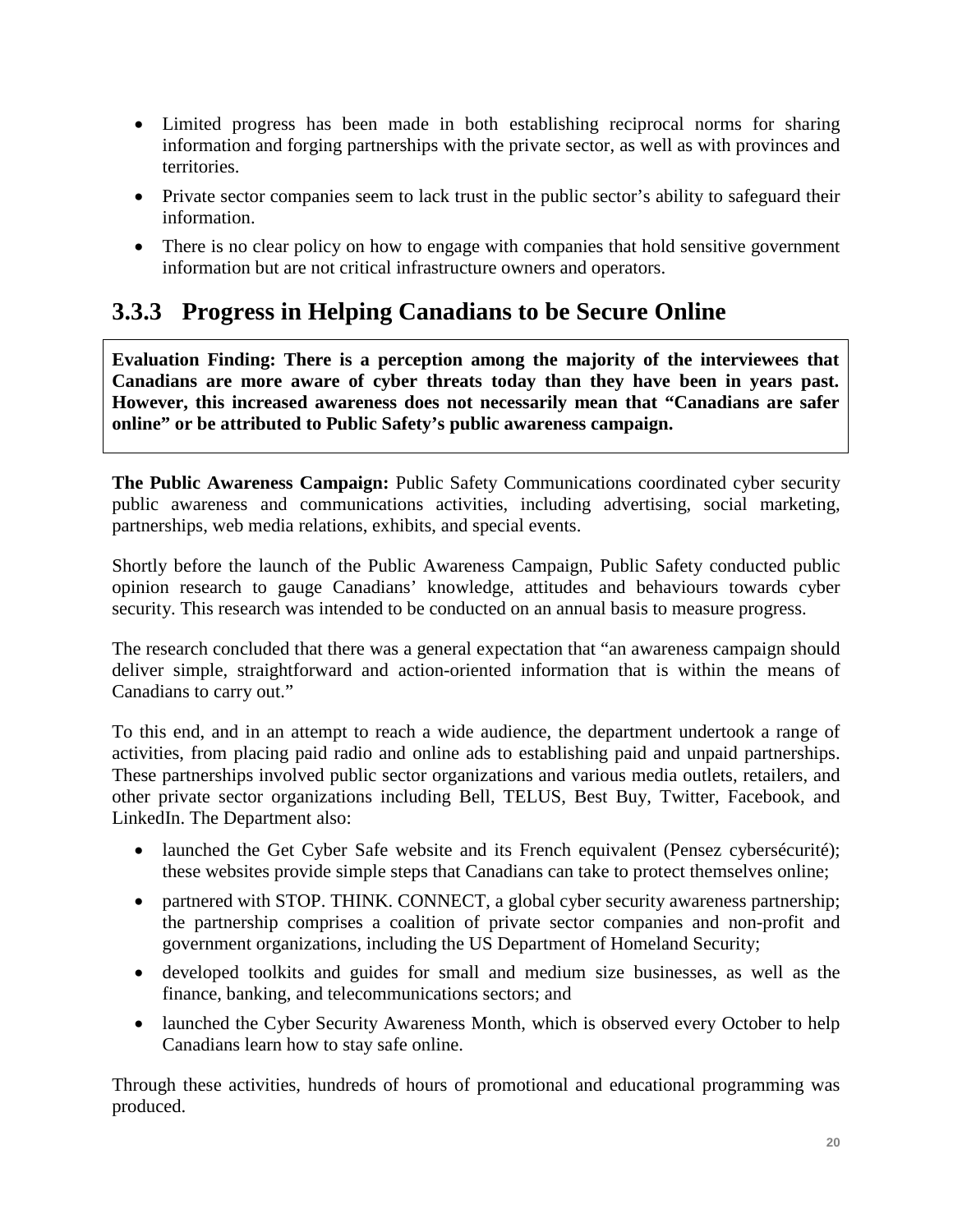The public awareness campaign generated a significant number of output-related statistics (e.g., the number of people who visited a website or attended an educational event). Nonetheless, no information was available to conclude to what extent these activities contributed to the intended Strategy outcome that "Canadians are safe and secure online."

Contrary to the original plan, Public Safety Communications as a result of Government's decision to consolidate the number of public opinion surveys, was unable to annually survey public opinion to measure progress on reaching the benchmarks established in the baseline public opinion research. Relying on information from interviews and a literature review, the evaluation was unable to determine to what extent the public awareness campaign increased awareness or changed behaviour.

**Law Enforcement Agencies' Awareness of Cybercrime Trends:** The RCMP was to create a Cyber Crime Fusion Centre to advance situational awareness and analysis of cybercrime trends and to draft a Cybercrime Strategy. The Centre was intended to:

- address key analytical cybercrime gaps;
- better assess and help respond to criminal cyber incidents;
- provide a more comprehensive understanding of cybercrime threats and risks; and
- publish an annual report on cybercrime and describe the work done on collecting and analyzing statistics.

According to documents reviewed and the RCMP officials interviewed as part of this evaluation, the RCMP created a Cyber Crime Fusion Centre in 2011, which provided law enforcement with information to support a more comprehensive understanding of the cybercrime threats and risk environment.

In 2014, the RCMP published a report entitled *Cybercrime: An Overview of Incidents and Issues in Canada*. [34](#page-22-1) The report covered cybercrime threats and trends, provided a formal definition of the various types of cybercrime, presented statistics on the nature and extent of reported cyber incidents in 2011 and 2012 and covered examples and case studies from 2010, 2011, 2012 and 2013.

Although the inception documents specify that the Cyber Crime Fusion Centre would produce an annual RCMP report on cybercrime, RCMP reported that, in line with the advancing the second phase of Canada's Cyber Security Strategy in 2014, the RCMP resources conducted operational criminal intelligence rather than public reports of cybercrime trends.

In 2015, the RCMP launched its Cybercrime Strategy which aims to reduce the threat, impact and victimization of cybercrime in Canada through law enforcement action.

<span id="page-25-0"></span>**Cybercrime Policy and Legislative Development**: The Department of Justice was responsible to provide legal advice, support partnerships by representing Canada at international and federal/provincial/ territorial fora, and develop cybercrime policy and legislation.

<sup>34</sup> http://www.rcmp-grc.gc.ca/en/cybercrime-an-overview-incidents-and-issues-canada.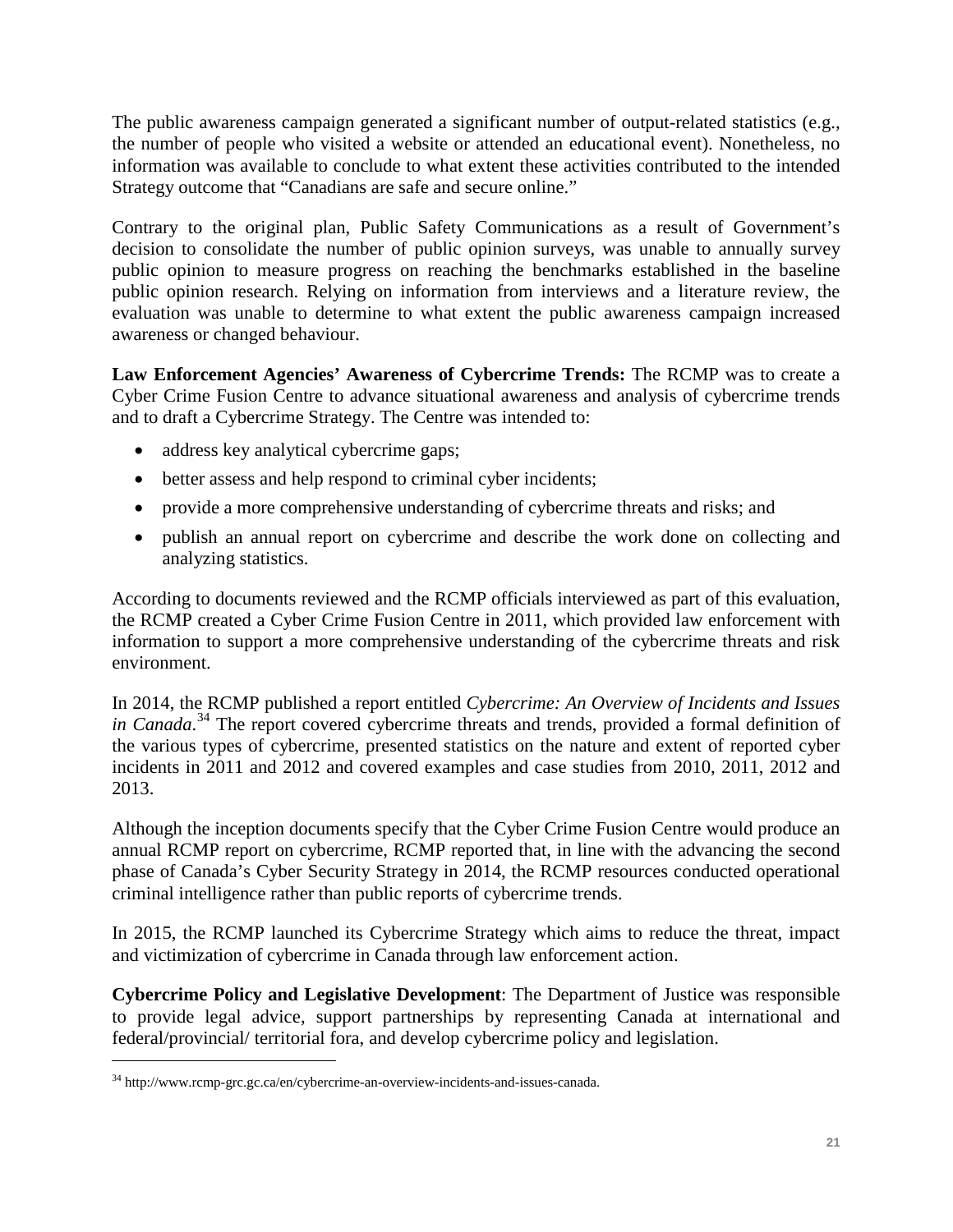The Criminal Law Policy Section of the Department of Justice engaged in a number of activities, including the provision of legal advice. It has participated, among other things, in discussions of cybercrime at the United Nations, in the criminal law context, at the Council of Europe, in relation to the *Convention on Cybercrime*, which is in force in Canada.

The Department was also involved in developing cybercrime policy and legislation, including recent amendments to the *Criminal Code*, the *Competition Act*, the *Canada Evidence Act* and the *Mutual Legal Assistance in Criminal Matters Act* (former Bill C-13) and the amendments to the *Criminal Code* in the *Anti-Terrorism Act* (former Bill C-51) as well as the amendments to the *Criminal Code* to ensure the constitutionality of section 184.4 (former Bill C-55).

The imposition of certain government-wide and departmental spending limitations, particularly on travel, negatively impacted the Department of Justice's ability to represent Canada at international and federal/provincial/territorial fora.

### **Observations and Opportunities for Improvement**

Many interviewees said that they were unfamiliar with the public awareness campaign, and therefore, declined to comment on this initiative. This lack of familiarity perhaps underlines the need to increase the campaign's visibility.

Some interviewees who did comment on the campaign highlighted the need to incorporate cyber security into school curriculums.<sup>[35](#page-25-0)</sup> This need was also raised in Toronto by participants at the March 2016 Public Policy Forum on Securing Canada's Cyberspace. Participants recommended that "elementary, secondary and post-secondary schools could do more to teach students about cyber security and online etiquette." The Forum also recommended that "Education programs must also seek to inform and educate parents, many of whom do not understand how cyber threats can impact their families."<sup>[36](#page-26-0)</sup>

There is a need to conduct follow-up surveys to gauge Canadians' level of cyber security awareness and to measure progress on reaching the benchmarks established in the baseline public opinion research. These surveys can also inform future campaign planning.

There appear to be low levels of cybercrime reporting to police. Canadians are faced with myriad ways to report these crimes to police and governments, which causes confusion. Businesses appear to be reluctant to report these crimes because of how it may adversely affect their revenue or reputation—or both.  $37$ 

<span id="page-26-0"></span>

<sup>&</sup>lt;sup>35</sup> Note that this does not fall under federal government's direct jurisdiction.<br><sup>36</sup>http://www.ppforum.ca/sites/default/files/Securing%20Canada%27s%20Cyberspace%20-%20Toronto%20report%20-%20Final\_0.pdf, page 10.

<span id="page-26-2"></span><span id="page-26-1"></span><sup>&</sup>lt;sup>37</sup>https://www.thestar.com/business/2015/08/19/canadian-companies-have-no-incentive-to-report-cyber-attacks-like-that-on[ashley-madison.html.](https://www.thestar.com/business/2015/08/19/canadian-companies-have-no-incentive-to-report-cyber-attacks-like-that-on-ashley-madison.html)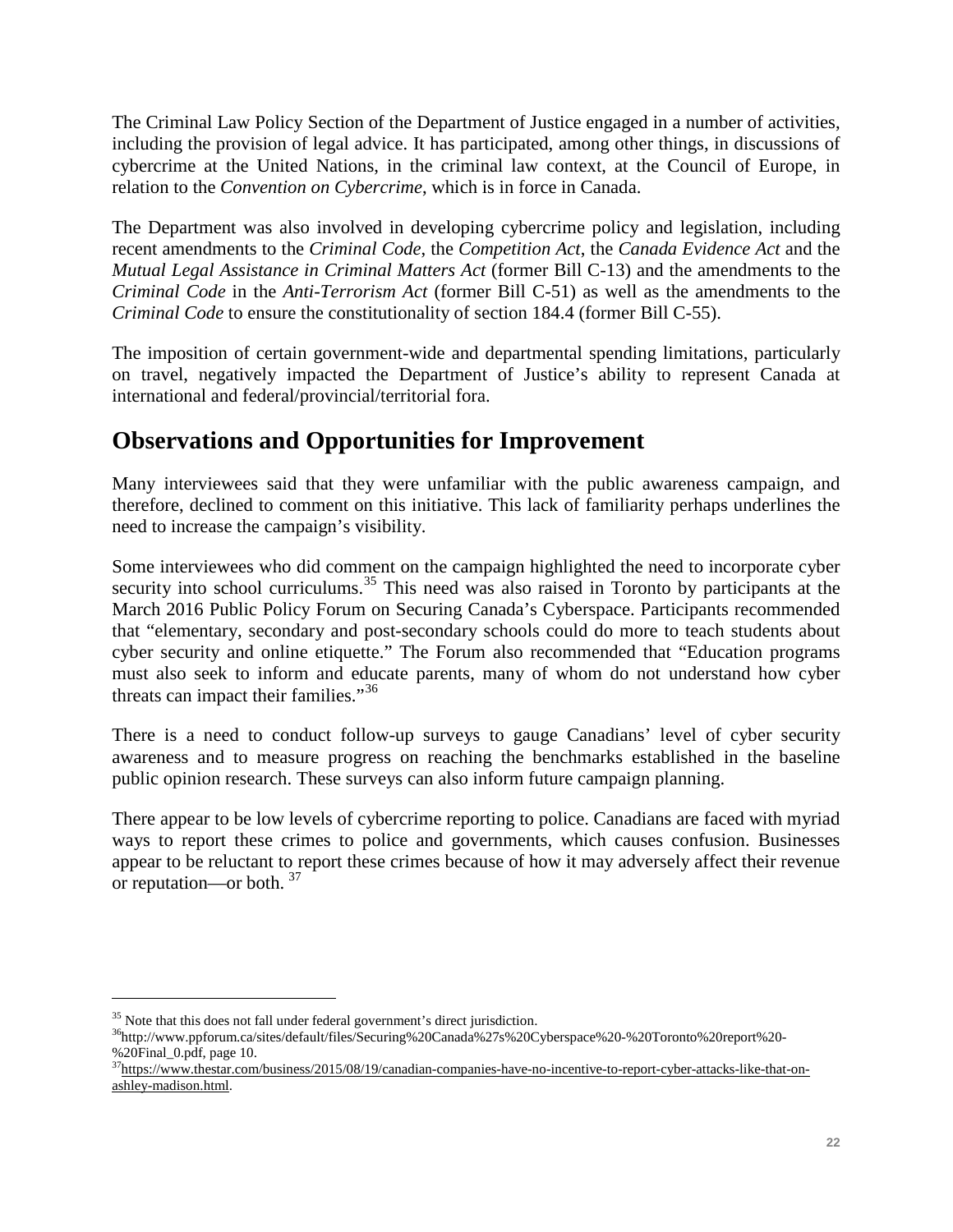<span id="page-27-1"></span>Based on the most recent data available from Statistics Canada, in 2013, "more than half of all cybercrime reported [to police] was described as a fraud violation, with 6,203 offences out of a total of 11,124 offences across all categories."[38](#page-26-2)

## <span id="page-27-0"></span>**4. EVALUATION FINDINGS AND CONCLUSIONS**

The governance structure of Canada's Cyber Security Strategy has helped participating organizations share information, collaborate, and coordinate with one another. However, in the absence of supporting documentation, the evaluation was unable to assess the governance structure's overall effectiveness.

With the exception of the DG Cyber Operations Committee, none of the cyber oversight committees has met regularly and none of the oversight committees maintained meeting minutes on a consistent basis. This inconsistency in record keeping limited the evaluation's ability to verify the extent to which the oversight committees fulfilled their roles and responsibilities as outlined in their terms of references, including monitoring the Strategy's implementation and progress on ongoing basis.

While the Strategy has helped clarify the roles and responsibilities of participating organizations, the evaluation has identified specific instances where there was a perception of overlap in the roles and responsibilities. This has caused confusion and frustration for the departments and agencies involved, as well as their private sector stakeholders.

This confusion applies particularly to the roles and responsibilities of the Canadian Cyber Incident Response Centre and CSE. Many interviewees told us that, based on their interactions, the private sector is unclear who in the government to contact first in the case of an incident or any other cyber-related issues.

Participating organizations share information, for the most part, on an ad hoc and selective basis. No clear policy states what information should be shared with whom and when. The organizations typically decide on their own terms what to share with others. As well, the organizations have no efficient way of sharing classified information, particularly in real time.

Most of the Strategy-funded activities have been implemented as intended. The evaluation identified four instances where the funded activities were not implemented fully. Three organizations have reported under-spending of the allocated funding and two organizations did not or were unable to track their relevant expenditures. In addition, three organizations have indicated having difficulty staffing certain technical positions particularly in a secret and/or top secret environment.

The Strategy has helped forge partnerships with critical infrastructure owners and operators and other private sector stakeholders. However, according to the interviewees, progress to secure systems of importance to Canada (i.e., vital infrastructure) has been limited. The Strategy's overall investment in securing systems of importance to Canada was described as inadequate,

<sup>38</sup> http://www.statcan.gc.ca/daily-quotidien/150609/dq150609d-eng.pdf.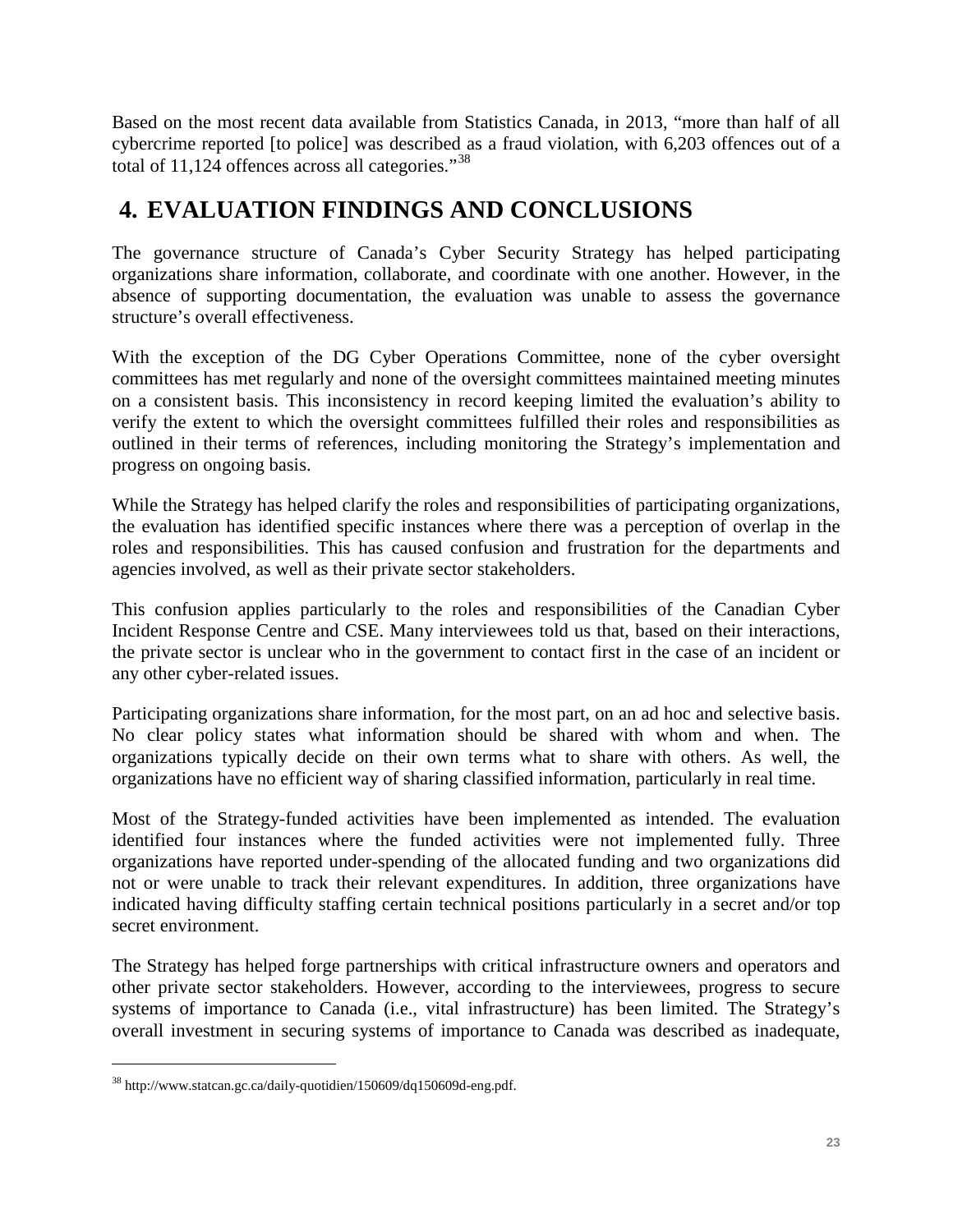and there has been limited progress made in establishing reciprocal norms for sharing information and forging partnerships with the private sector, as well as with provinces and territories.

The Government of Canada has increased its capacity to prevent, detect, respond to, and recover from cyber attacks. The number of data breaches has steadily declined, and the Government can now analyze and contain breaches more quickly than had been possible in the past. These improvements exist despite an increase in state- and non-state-sponsored cyber activities against Government of Canada networks in recent years.

Although Public Safety has undertaken many activities to make Canadians aware of cyber security, it is unclear to what extent these activities have made Canadians safer online.

Given these findings, the evaluation has identified a number of opportunities for improvement and has put forward several recommendations to address them. However, as indicated elsewhere in this report, the Government of Canada has undertaken, through a parallel process (i.e., Ministerial Mandate Letter), a comprehensive review of existing measures to protect Canadians and Canada's critical infrastructure from cyber threats. It is anticipated that this process will result in overhauling Canada's Cyber Security Strategy that was the subject of this evaluation and will establish a new and more comprehensive approach to address cyber security related issues, including those that have been identified in this evaluation.

Regardless of what may replace the current Strategy, from a program design and program evaluation perspective, key challenges facing participating organizations going forward will be to sustain the achievements to date, while continuing to strengthen horizontal governance, accountability and performance monitoring to ensure that Canada is better prepared to maintain its security posture in an era of constantly evolving and increasingly complex cyber threats. It is in this context that the following recommendations are being made for consideration.

## <span id="page-28-0"></span>**5. RECOMMENDATIONS**

In collaboration with participating organizations, the Senior ADM of the National and Cyber Security Branch, Public Safety, should consider undertaking the following:

- 1) Strengthen horizontal governance of cyber security in the Government of Canada by:
	- a) re-assessing the governance structure to determine the need and demand for the current committee configuration and to improve participation;
	- b) improving the provision of secretariat support, including coordination, information management and other administrative services;
	- c) ensuring that governance committees have terms of references that clearly define roles, responsibilities, and expectations from members;
	- d) ensuring that the oversight committees fulfill their roles and responsibilities as outlined in each oversight committee's terms of reference; and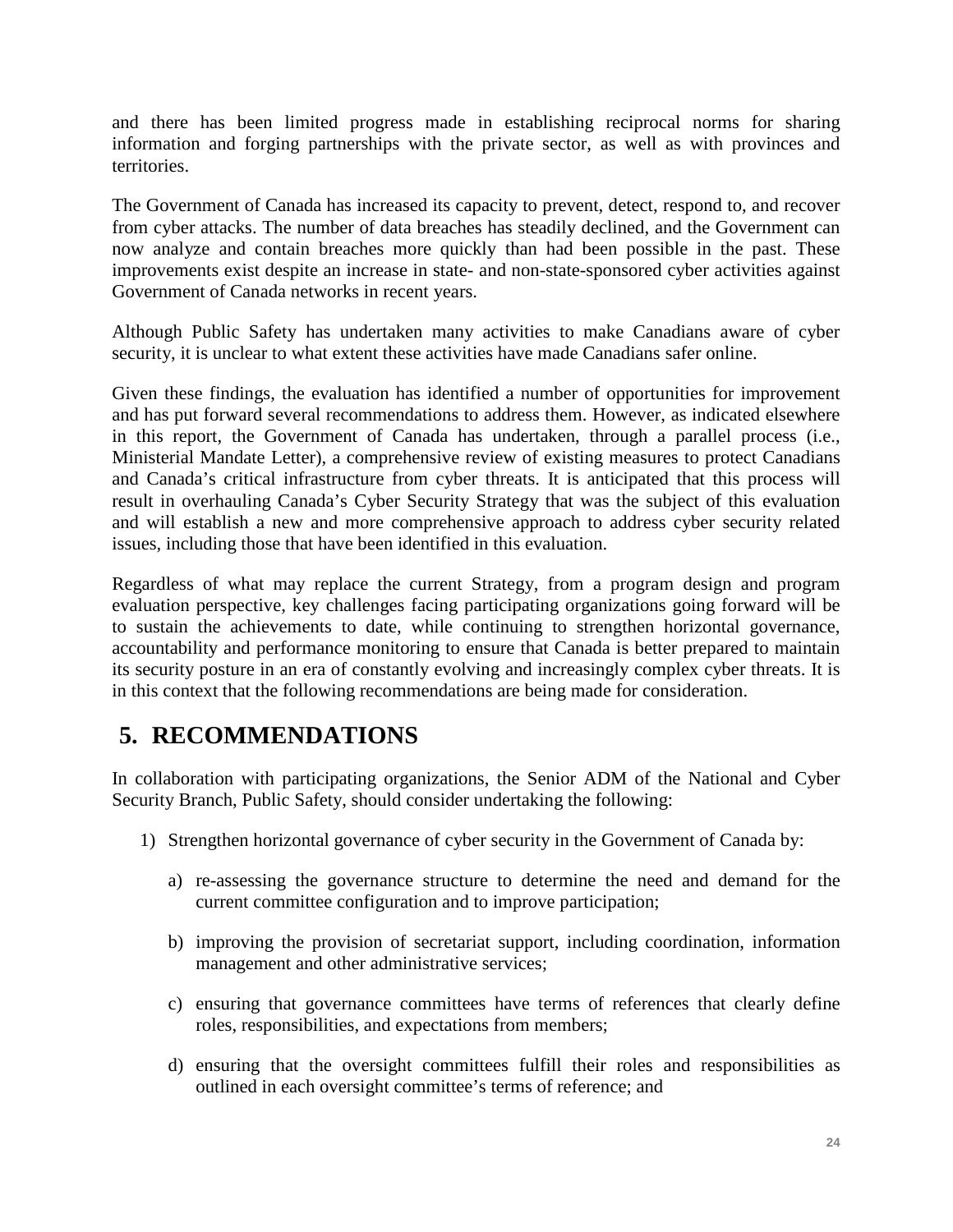- e) keeping meeting minutes on a consistent basis.
- 2) Strengthen the Cyber Security related information-sharing practices by developing clear policies, procedures and tools to ensure timely and systematic exchange of information among partners and stakeholders.
- 3) Strengthen the Strategy's performance measurement and data collection practices by:
	- a) collecting relevant, reliable and outcome oriented performance information, including information on program expenditures, on a regular and consistent basis; and
	- b) providing performance and expenditure information collected to the appropriate oversight committees on a regular basis to support effective monitoring and accountability.

## <span id="page-29-0"></span>**6. MANAGEMENT RESPONSE AND ACTION PLAN**

In parallel with this evaluation, Public Safety Canada has been leading a comprehensive review of cyber security, which is intended to result in a renewed cyber security strategy for the Government of Canada. The evaluation recommendations will inform the development of the renewed approach with respect to:

- Cyber security governance;
- Information sharing within the federal government and with external partners; and
- Performance measurement and data collection practices.

| <b>Recommendation</b>                                                                                                                                                                                                                                                                | <b>Management</b><br><b>Response</b> | <b>Action Planned</b>                                                                                                                                                                                                                                                                                      | <b>Planned</b><br><b>Completion</b><br>Date |
|--------------------------------------------------------------------------------------------------------------------------------------------------------------------------------------------------------------------------------------------------------------------------------------|--------------------------------------|------------------------------------------------------------------------------------------------------------------------------------------------------------------------------------------------------------------------------------------------------------------------------------------------------------|---------------------------------------------|
| 1. In collaboration with<br>participating organizations, the<br>Senior ADM of the National and<br>Cyber Security Branch, Public<br>Safety, should consider<br>undertaking the following:<br>Strengthen horizontal governance<br>of cyber security in the<br>Government of Canada by: | Accept                               | Through the policy renewal process<br>following the completion of the<br>Government of Canada Cyber Review:<br>Consider options to enhance the<br>a)<br>effectiveness of cyber security<br>governance mechanisms within the<br>federal government, including<br>committee configuration and<br>membership. | October 2018                                |
| re-assessing the governance<br>a)<br>structure to determine the<br>need and demand for the<br>current committee<br>configuration and to improve<br>participation;<br>improving the provision of<br>b)                                                                                |                                      | Explore options for formalizing<br>b)<br>support to internal governance<br>mechanisms, with special attention<br>paid to formalizing<br>communications and information<br>management practices.                                                                                                            |                                             |
| secretariat support, including                                                                                                                                                                                                                                                       |                                      | Revisit existing terms of reference<br>$\mathcal{C}$ )                                                                                                                                                                                                                                                     |                                             |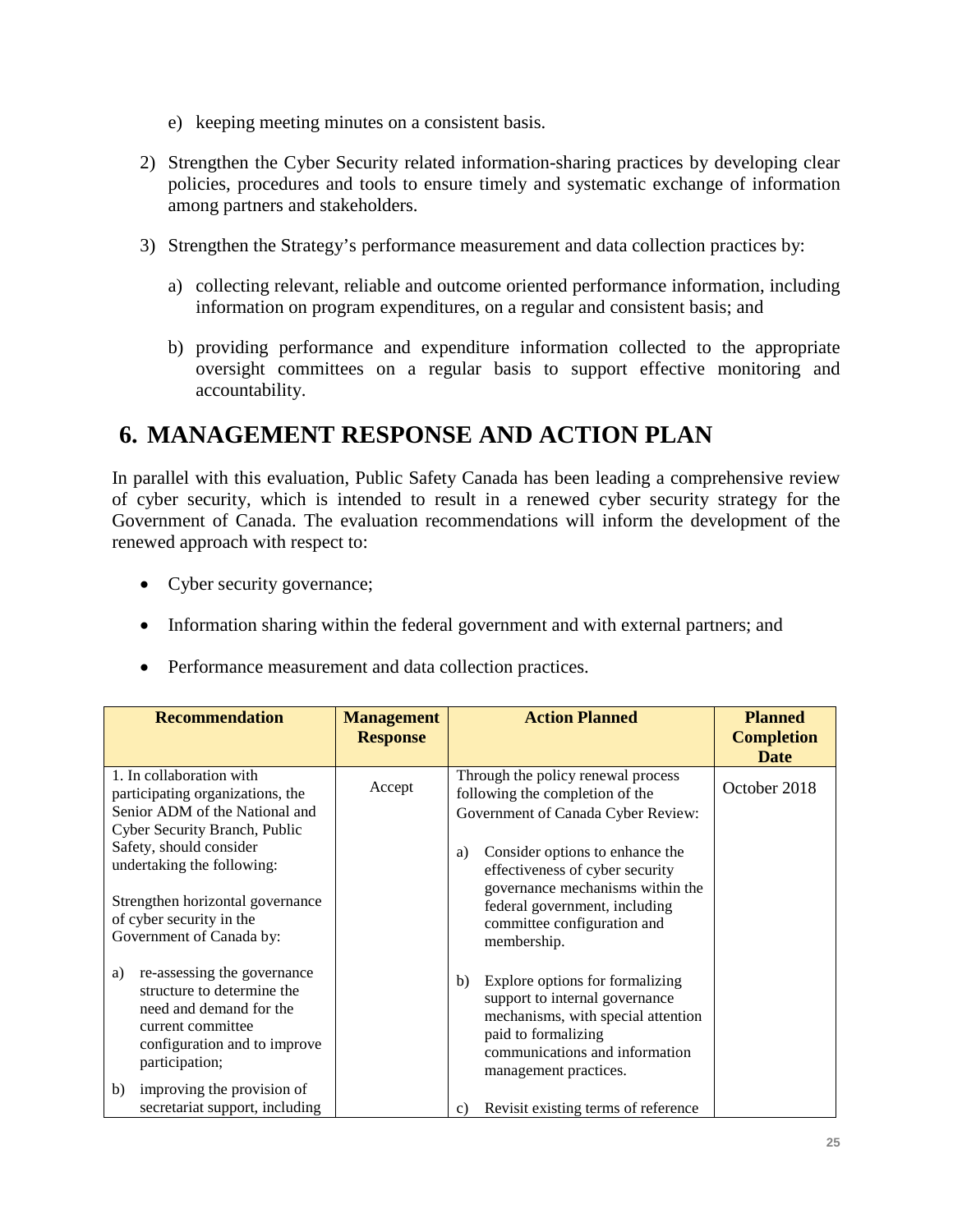| coordination, information<br>management and other<br>administrative services;<br>ensuring that governance<br>$\mathbf{c})$<br>committees have terms of<br>references that clearly define<br>roles, responsibilities, and<br>expectations from members;<br>ensuring that the oversight<br>d)<br>committees fulfill their roles<br>and responsibilities as<br>outlined in each oversight<br>committee's terms of<br>reference; and<br>e)<br>keeping meeting minutes on a<br>consistent basis. |        | for cyber committees and adapt as<br>necessary to ensure that roles,<br>responsibilities and expectations<br>from participants are clear.<br>d)<br>Explore measures to improve<br>accountability in federal<br>governance of cyber security.<br>e)<br>Assess record-keeping options for<br>any governance mechanisms (e.g.<br>formalized minutes, records of<br>decision).                                                                                                                                               |               |
|---------------------------------------------------------------------------------------------------------------------------------------------------------------------------------------------------------------------------------------------------------------------------------------------------------------------------------------------------------------------------------------------------------------------------------------------------------------------------------------------|--------|--------------------------------------------------------------------------------------------------------------------------------------------------------------------------------------------------------------------------------------------------------------------------------------------------------------------------------------------------------------------------------------------------------------------------------------------------------------------------------------------------------------------------|---------------|
| 2. Strengthen the Cyber Security<br>related information-sharing<br>practices by developing clear<br>policies, procedures and tools to<br>ensure timely and systematic<br>exchange of information among<br>partners and stakeholders.                                                                                                                                                                                                                                                        | Accept | Explore options (policies, procedures,<br>tools) for improving information<br>sharing practices with partners (within<br>the federal government) and<br>stakeholders (between the Government<br>and external partners).                                                                                                                                                                                                                                                                                                  | December 2017 |
| 3. Strengthen the Strategy's<br>performance measurement and<br>data collection practices by:<br>collecting relevant, reliable<br>a)<br>and outcome oriented<br>performance information,<br>including information on<br>program expenditures, on a<br>regular and consistent basis;<br>providing performance and<br>b)<br>expenditure information<br>collected to the appropriate<br>oversight committees on a<br>regular basis to support<br>effective monitoring and<br>accountability.    | Accept | Update the horizontal performance<br>measurement strategy to reflect the<br>priorities of a renewed cyber security<br>strategy.<br>Ensure that outcomes identified in<br>a)<br>the updated performance<br>measurement strategy are<br>attainable and measurable, and<br>that performance indicators are<br>relevant.<br>Ensure that implementation of the<br>b)<br>performance measurement<br>strategy includes periodic<br>reporting to an oversight body<br>(e.g. cyber security committee or<br>comparable mechanism) | October 2018  |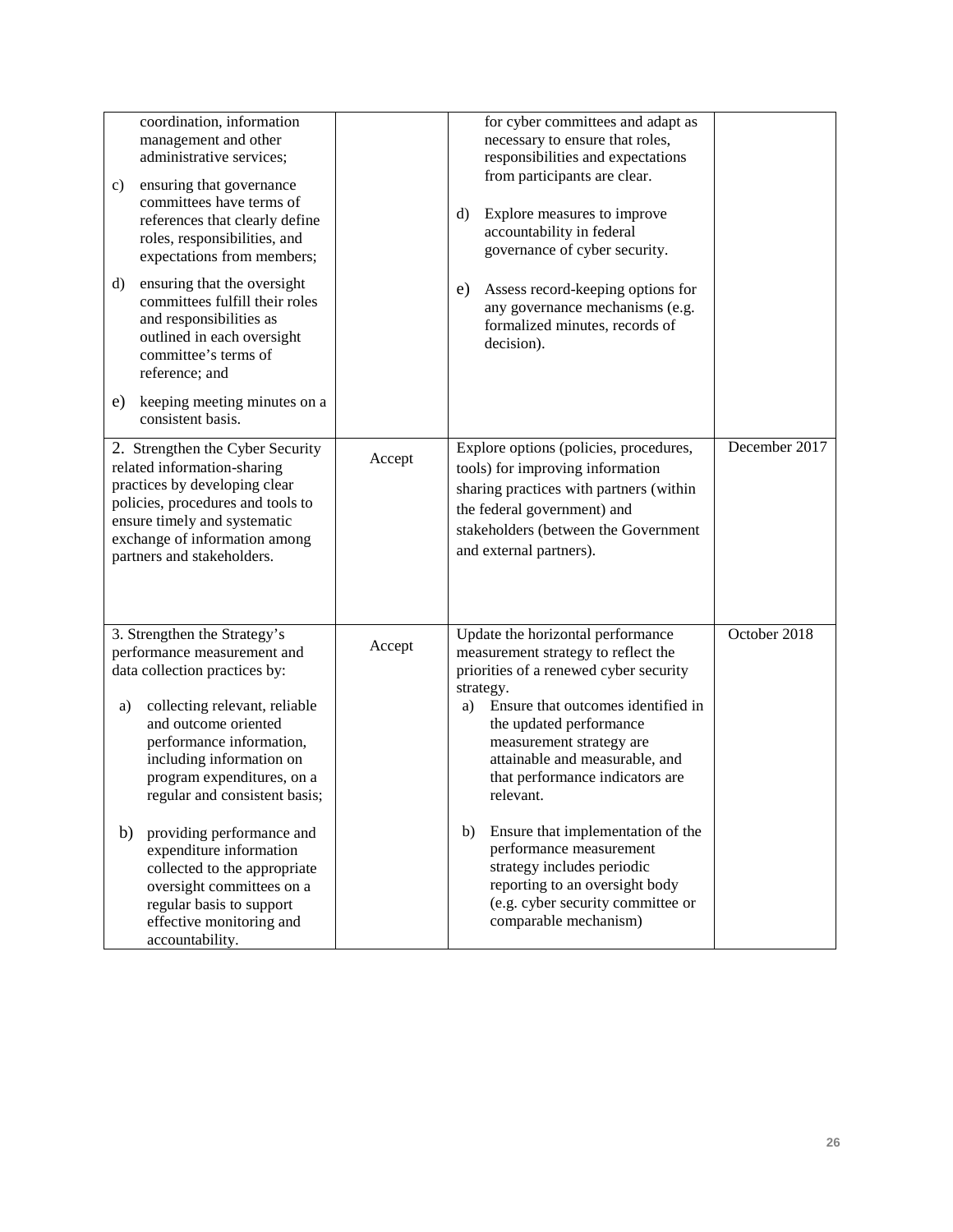## ANNEX A: ROLES AND RESPONSIBILITIES<sup>[39](#page-27-1)</sup>

<span id="page-31-0"></span>

| <b>Department</b> | <b>Role and Responsibilities</b>                                                                                                                                                                                                                                                                                                                                                                                                                                                                                                                                                                                                         |                                                                                                                                                                                                                                                                                                   |                                                                                                                                                                                              |  |  |  |  |
|-------------------|------------------------------------------------------------------------------------------------------------------------------------------------------------------------------------------------------------------------------------------------------------------------------------------------------------------------------------------------------------------------------------------------------------------------------------------------------------------------------------------------------------------------------------------------------------------------------------------------------------------------------------------|---------------------------------------------------------------------------------------------------------------------------------------------------------------------------------------------------------------------------------------------------------------------------------------------------|----------------------------------------------------------------------------------------------------------------------------------------------------------------------------------------------|--|--|--|--|
|                   | Pillar 1                                                                                                                                                                                                                                                                                                                                                                                                                                                                                                                                                                                                                                 | Pillar <sub>2</sub>                                                                                                                                                                                                                                                                               | Pillar <sub>3</sub>                                                                                                                                                                          |  |  |  |  |
| <b>PS</b>         | Lead and coordinate the implementation of the Strategy,<br>including the design of the overall approach to<br>performance measurement and reporting for the<br>Strategy.                                                                                                                                                                                                                                                                                                                                                                                                                                                                 | -Lead and coordinate the engagement with provinces<br>and territories, the private sector, the Government of<br>Canada, and international stakeholders.<br>-Build linkages to Canada's cyber security academic<br>experts.                                                                        | Lead and coordinate public awareness<br>activities to inform Canadians of the<br>risks they face and the actions they can<br>take to protect themselves and their<br>families in cyberspace. |  |  |  |  |
| <b>CSE</b>        | -Monitor and defend Government of Canada networks<br>by detecting, discovering, and responding to<br>sophisticated cyber threats to the Government and<br>provide mitigation and recovery advice and guidance to<br>Government departments to help them recover from<br>cyber incidents.<br>-Collect, analyze, and report on foreign intelligence and<br>serve as Canada's interface with the Five-Eyes<br>cryptologic community.<br>-Undertake classified cyber security research and<br>development.<br>-Provide technical expertise and advice on architecture<br>design and the proper selection and use of IT security<br>products. | -Engage, coordinate and exchange information to<br>enhance national and international collaboration on<br>cyber security.<br>-Partner with the private sector to strengthen<br>Canada's cyber resiliency and help secure critical<br>infrastructure of importance to the Government of<br>Canada. |                                                                                                                                                                                              |  |  |  |  |

<sup>&</sup>lt;sup>39</sup> The information compiled in this table has been taken from a number of documents, including Canada's Cyber Security Strategy: For a Stronger and More Prosperous Canada, pages 9 to 13 [\(https://www.publicsafety.gc.ca/cnt/rsrcs/pblctns/cbr-scrt-strtgy/cbr-scrt-strtgy-eng.pdf\)](https://www.publicsafety.gc.ca/cnt/rsrcs/pblctns/cbr-scrt-strtgy/cbr-scrt-strtgy-eng.pdf), as well as a document entitled Measuring the Performance of Canada's Cyber Security Strategy, page 11.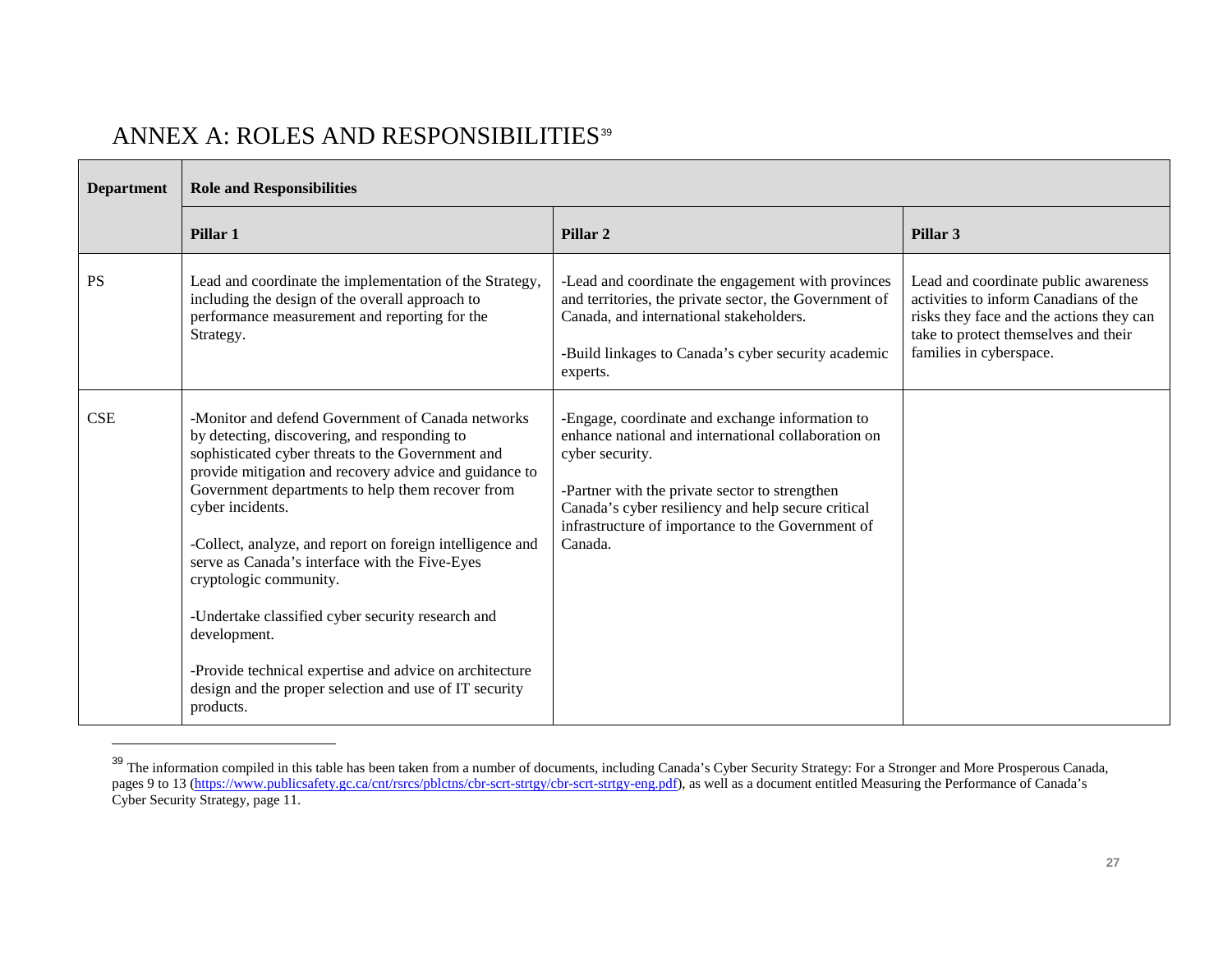| <b>Department</b> | <b>Role and Responsibilities</b>                                                                                                                                                                                                                                                                                                                                                                                                                                                                                                                                                                                                                                                                                                                                                                                                                                                                                                                                                                                                                                  |                                                                |          |  |  |  |
|-------------------|-------------------------------------------------------------------------------------------------------------------------------------------------------------------------------------------------------------------------------------------------------------------------------------------------------------------------------------------------------------------------------------------------------------------------------------------------------------------------------------------------------------------------------------------------------------------------------------------------------------------------------------------------------------------------------------------------------------------------------------------------------------------------------------------------------------------------------------------------------------------------------------------------------------------------------------------------------------------------------------------------------------------------------------------------------------------|----------------------------------------------------------------|----------|--|--|--|
|                   | Pillar 1                                                                                                                                                                                                                                                                                                                                                                                                                                                                                                                                                                                                                                                                                                                                                                                                                                                                                                                                                                                                                                                          | Pillar <sub>2</sub>                                            | Pillar 3 |  |  |  |
|                   | -Provide IT security training and awareness programs to<br>all Government of Canada IT security professionals and<br>other employees.                                                                                                                                                                                                                                                                                                                                                                                                                                                                                                                                                                                                                                                                                                                                                                                                                                                                                                                             |                                                                |          |  |  |  |
| <b>SSC</b>        | -As the GC's Computer Incident Response Team (GC-<br>CIRT) protect Government of Canada IT infrastructure<br>by coordinating incident response and producing/<br>disseminating awareness products.<br>-Protect SSC managed IT infrastructure by monitoring,<br>detecting, discovering, and responding to cyber threats<br>and providing mitigation and recovery advice and<br>guidance to Government departments to help them<br>recover from cyber incidents.<br>-Assure only trusted IT products and services are<br>acquired and deployed on Enterprise IT infrastructure<br>through a comprehensive supply chain integrity program<br>and remediating compromised products that are in-<br>service.<br>-Support the Government of Canada as the enterprise<br>service provider responsible for consolidating and<br>modernizing IT infrastructure to enterprise-class IT<br>products and services that are reliable and secure.<br>-Support Government of Canada cyber security partners<br>in the implementation of horizontal cyber security<br>strategies. |                                                                |          |  |  |  |
| DND/DRDC          | Support cyber security research and development<br>activities:                                                                                                                                                                                                                                                                                                                                                                                                                                                                                                                                                                                                                                                                                                                                                                                                                                                                                                                                                                                                    | Support cyber security research and development<br>activities. |          |  |  |  |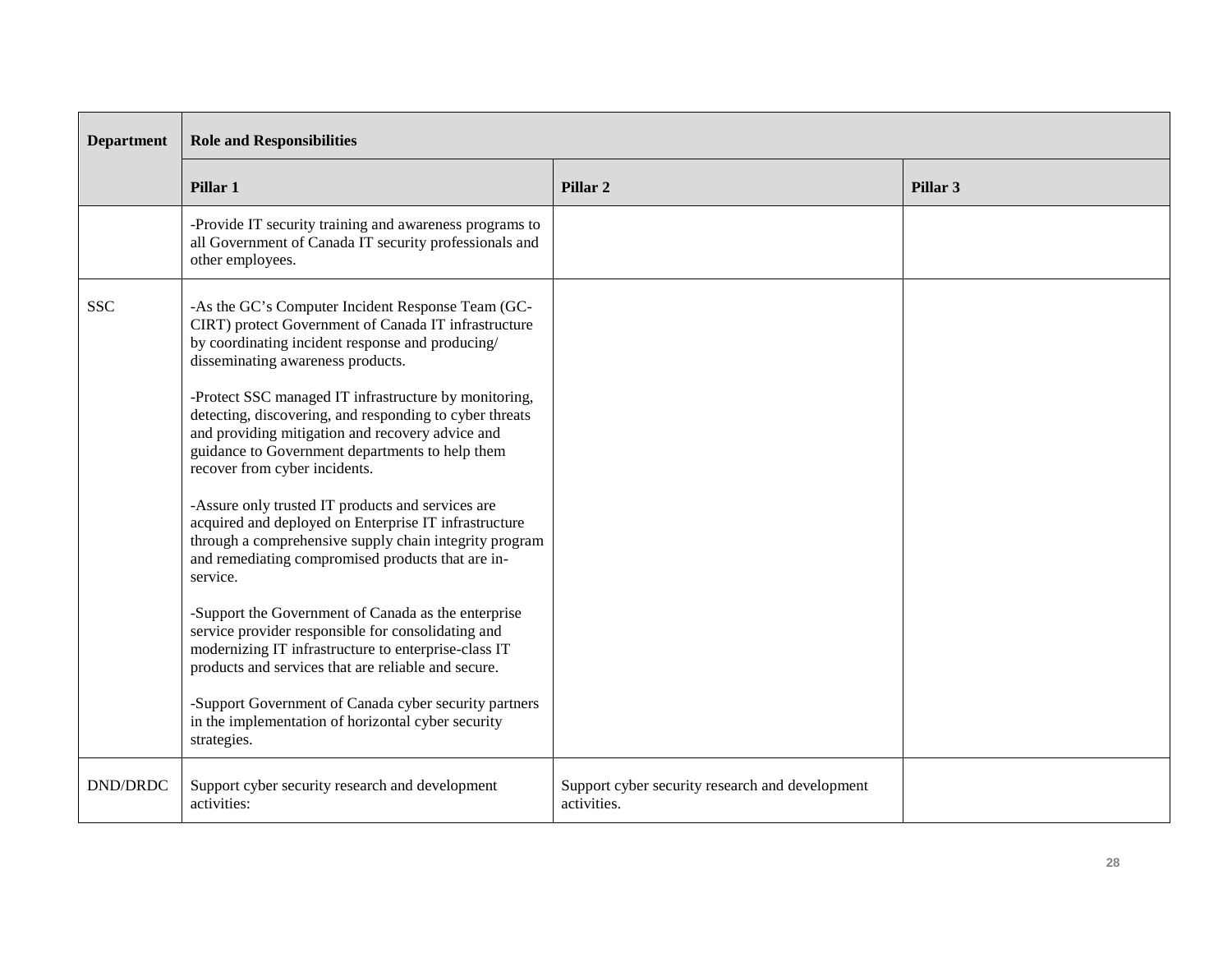| <b>Department</b> | <b>Role and Responsibilities</b>                                                                                                                                   |                                                                                                          |          |  |  |  |
|-------------------|--------------------------------------------------------------------------------------------------------------------------------------------------------------------|----------------------------------------------------------------------------------------------------------|----------|--|--|--|
|                   | Pillar 1                                                                                                                                                           | Pillar <sub>2</sub>                                                                                      | Pillar 3 |  |  |  |
|                   | framing the design and implementation of a cyber<br>$\bullet$<br>enterprise architecture framework;                                                                |                                                                                                          |          |  |  |  |
|                   | common cyber taxonomy on a common GC<br>$\bullet$<br>Wikipedia (GC pedia) for interoperability;                                                                    |                                                                                                          |          |  |  |  |
|                   | problem definition statements and analysis of<br>$\bullet$<br>linkages between threats, vulnerabilities, risks and<br>capability gaps;                             |                                                                                                          |          |  |  |  |
|                   | a report on best practices;<br>$\bullet$                                                                                                                           |                                                                                                          |          |  |  |  |
|                   | report on new approaches to innovative solutions.<br>$\bullet$                                                                                                     |                                                                                                          |          |  |  |  |
| <b>TBS</b>        | Establish and oversee a government-wide approach to<br>cyber security, including:                                                                                  |                                                                                                          |          |  |  |  |
|                   | setting government-wide direction and establishing<br>$\bullet$<br>priorities for securing government IT systems and<br>networks;                                  |                                                                                                          |          |  |  |  |
|                   | providing direction and advice to lead security<br>$\bullet$<br>agencies on the approach and implementation of<br>measures for managing IT security incidents; and |                                                                                                          |          |  |  |  |
|                   | providing oversight to IT incident management,<br>$\bullet$<br>including post-mortem reviews and lessons learned.                                                  |                                                                                                          |          |  |  |  |
| <b>CSIS</b>       | -Conduct national security investigations.                                                                                                                         | -Conduct national security investigations.                                                               |          |  |  |  |
|                   | Report to and advise the Government of Canada on<br>activities constituting a threat to the security of Canada                                                     | -Report to and advise the Government of Canada on<br>activities constituting a threat to the security of |          |  |  |  |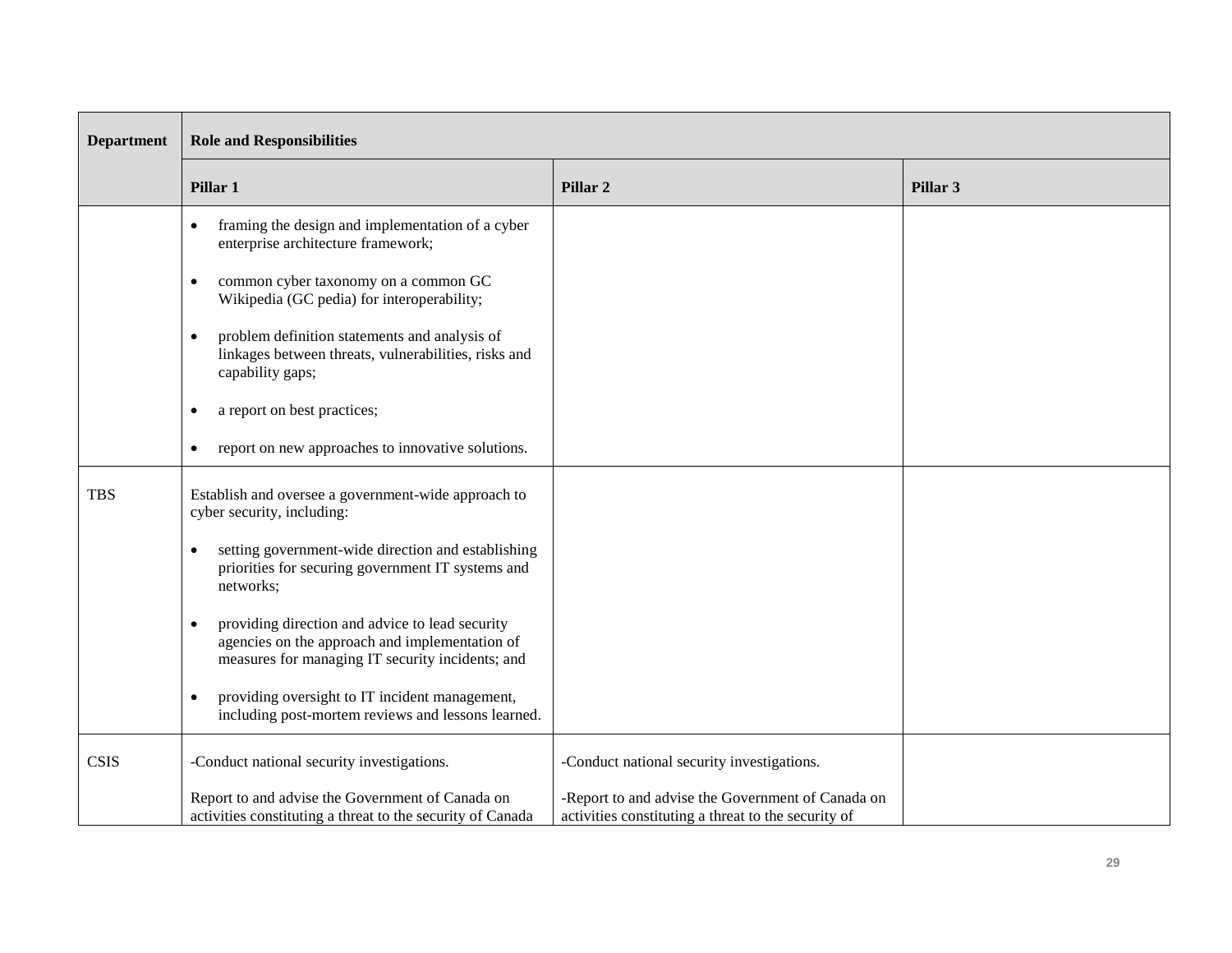| <b>Department</b> | <b>Role and Responsibilities</b>                                                                                                                                                                                                                                                                                                                                                                                                      |                                                                                                                                                                                                                                                                                                                                                                                                                                                                                                                                                                                                                                                                                  |          |  |  |  |  |
|-------------------|---------------------------------------------------------------------------------------------------------------------------------------------------------------------------------------------------------------------------------------------------------------------------------------------------------------------------------------------------------------------------------------------------------------------------------------|----------------------------------------------------------------------------------------------------------------------------------------------------------------------------------------------------------------------------------------------------------------------------------------------------------------------------------------------------------------------------------------------------------------------------------------------------------------------------------------------------------------------------------------------------------------------------------------------------------------------------------------------------------------------------------|----------|--|--|--|--|
|                   | Pillar 1                                                                                                                                                                                                                                                                                                                                                                                                                              | Pillar <sub>2</sub>                                                                                                                                                                                                                                                                                                                                                                                                                                                                                                                                                                                                                                                              | Pillar 3 |  |  |  |  |
|                   | as defined in the Canadian Security Intelligence Service<br>Act.                                                                                                                                                                                                                                                                                                                                                                      | Canada as defined in the Canadian Security<br>Intelligence Service Act.                                                                                                                                                                                                                                                                                                                                                                                                                                                                                                                                                                                                          |          |  |  |  |  |
|                   | -Assist the Government of Canada to understand cyber<br>threats and the intentions and capabilities of cyber actors<br>in Canada and abroad who pose a threat to Canada's<br>security. This intelligence enables the Government of<br>Canada to improve its situational awareness, better<br>identify cyber vulnerabilities, prevent cyber espionage<br>or other cyber threats, and take action to secure critical<br>infrastructure. | -Assist the Government of Canada to understand<br>cyber threats and the intentions and capabilities of<br>cyber actors in Canada and abroad who pose a threat<br>to Canada's security. This intelligence enables the<br>Government of Canada to improve its situational<br>awareness, better identify cyber vulnerabilities,<br>prevent cyber espionage or other cyber threats, and<br>take action to secure critical infrastructure.<br>-Liaise directly with the private sector and offer<br>critical infrastructure companies with domain<br>awareness briefings on the topic of advanced<br>persistent cyber threats with the goal of increasing<br>intelligence collection. |          |  |  |  |  |
| <b>GAC</b>        |                                                                                                                                                                                                                                                                                                                                                                                                                                       | -Engage on the international dimension of cyber<br>security.<br>-Engage through bilateral and multilateral diplomacy<br>to shape the international policy environment with<br>respect to cyberspace, including through the<br>promotion of the applicability of international law in<br>cyberspace; the promotion of norms for state<br>behaviour in cyberspace; and the development of<br>confidence-building measures to reduce the risk of<br>conflict.<br>-Develop a cyber-foreign policy that will help<br>strengthen coherence in the Government of Canada's<br>engagement abroad on cyber security.                                                                       |          |  |  |  |  |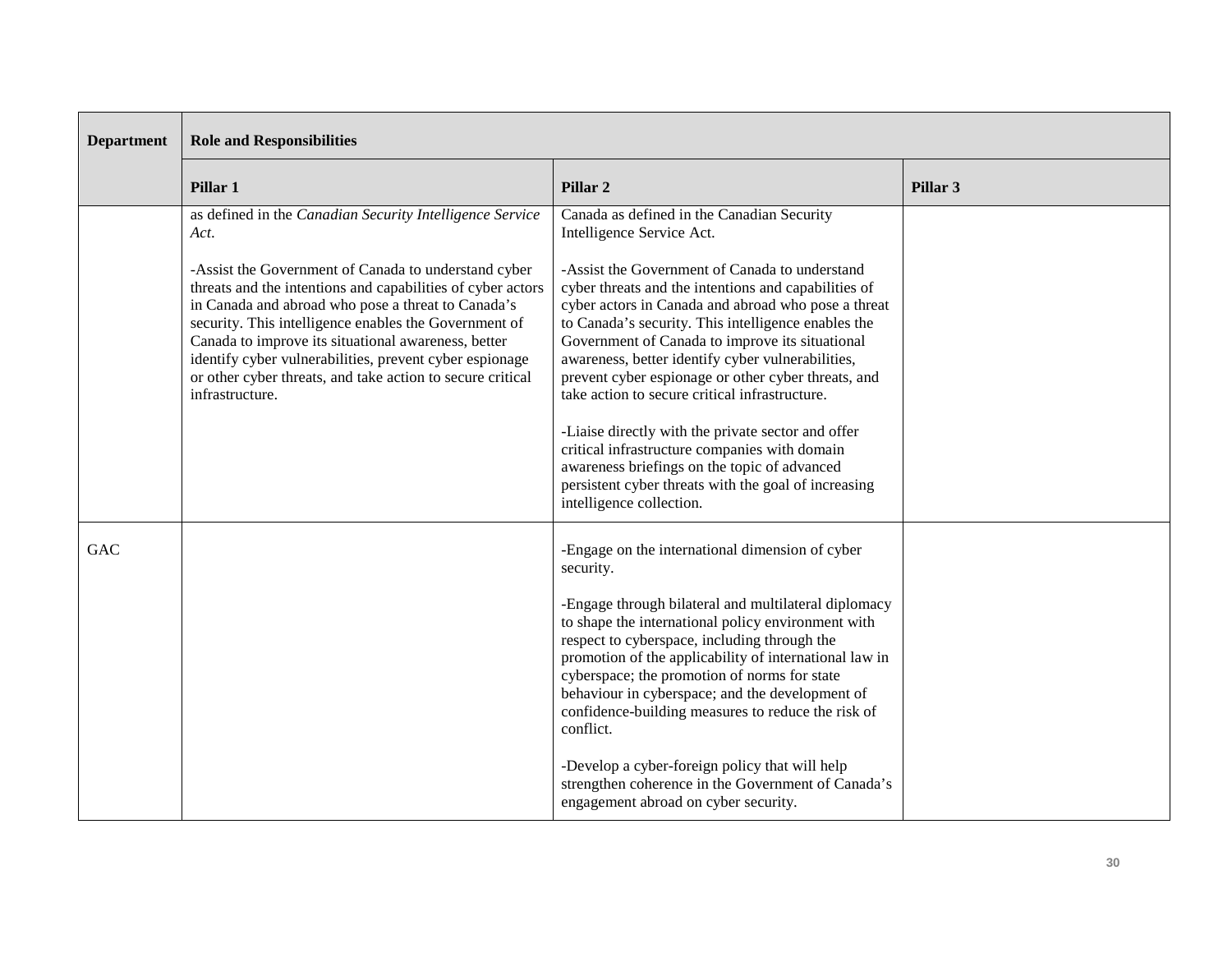| <b>Department</b> | <b>Role and Responsibilities</b> |                                                                                                                                                                                         |                                                                                                                                                                                                                                                                                                                                                                                                                                                                             |  |  |  |
|-------------------|----------------------------------|-----------------------------------------------------------------------------------------------------------------------------------------------------------------------------------------|-----------------------------------------------------------------------------------------------------------------------------------------------------------------------------------------------------------------------------------------------------------------------------------------------------------------------------------------------------------------------------------------------------------------------------------------------------------------------------|--|--|--|
|                   | Pillar 1                         | Pillar <sub>2</sub>                                                                                                                                                                     | Pillar <sub>3</sub>                                                                                                                                                                                                                                                                                                                                                                                                                                                         |  |  |  |
|                   |                                  | -Assist international partners to protect themselves<br>from cyber threats.                                                                                                             |                                                                                                                                                                                                                                                                                                                                                                                                                                                                             |  |  |  |
| <b>JUS</b>        |                                  | -Provide legal advice to all implicated departments in<br>the Government of Canada as required.<br>-Represent Canada at international and federal,<br>provincial, and territorial fora. |                                                                                                                                                                                                                                                                                                                                                                                                                                                                             |  |  |  |
| <b>RCMP</b>       |                                  |                                                                                                                                                                                         | -Establish a Cybercrime Fusion Centre<br>to enhance the assessment of criminal<br>cyber incidents and provide law<br>enforcement with a more<br>comprehensive understanding of<br>cybercrime threats and risk<br>environment.<br>-Develop a Cybercrime Strategy to deal<br>with all aspects of cyber criminality,<br>including fraud, organized crime and<br>identity theft.<br>-Publish an annual RCMP report on<br>cybercrime, covering incidents and<br>emerging trends. |  |  |  |